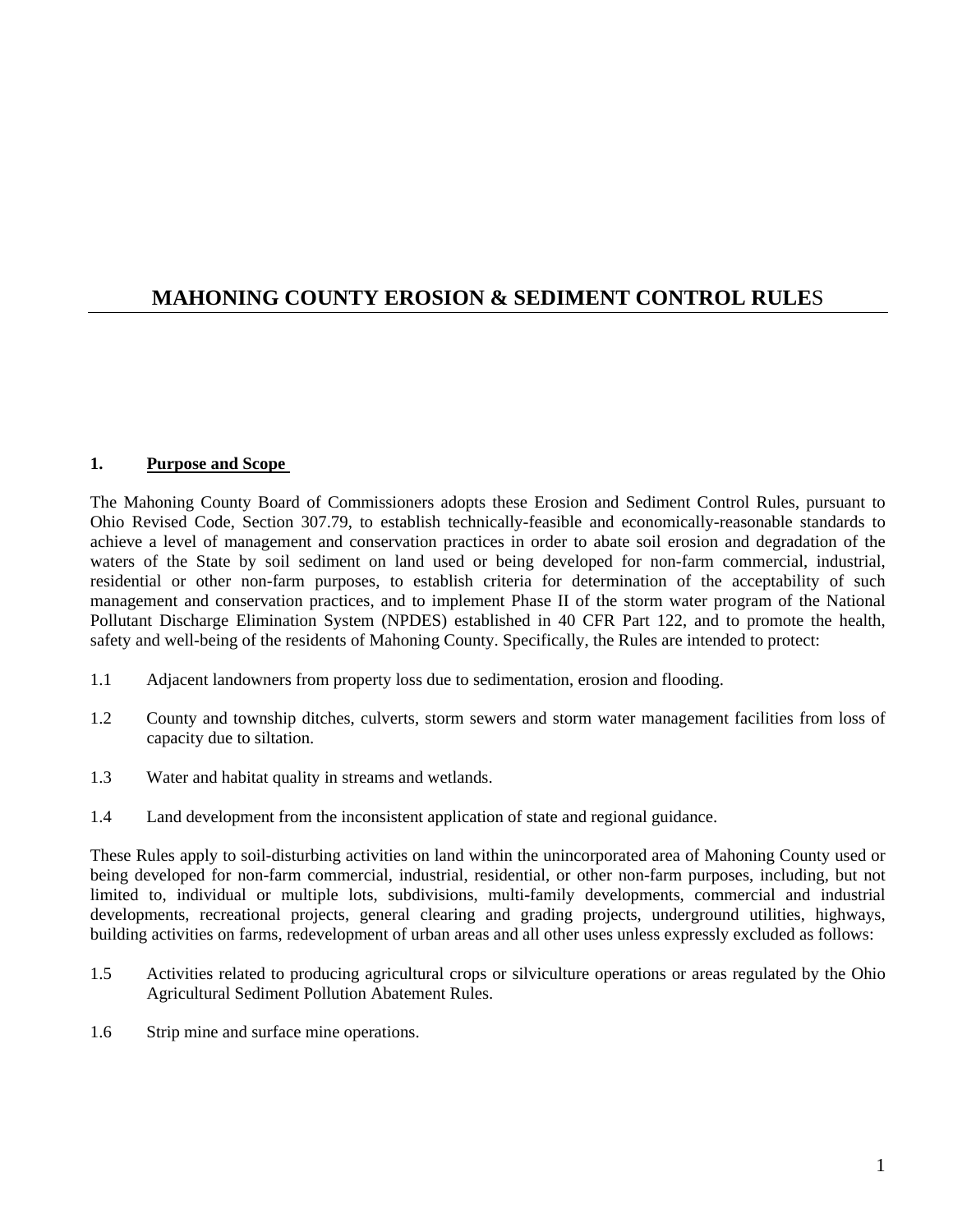- 1.7 An Erosion and Sediment Control Plan is not required before clearing, grading, excavating, filling or otherwise wholly or partially disturbing less than one contiguous acre of land owned by one person or operated as one development unit for the construction of non-farm buildings, structures, utilities, recreational areas or other similar non-farm uses; however, areas of less than one contiguous acre are not exempt from compliance with all other provisions of these Rules.
- 1.8 An Erosion and Sediment Control Plan is not required for a public highway, transportation, or drainage improvement or maintenance thereof undertaken by a government agency or political subdivision in accordance with a statement of its Standard Sediment Control Policies that is approved by the Mahoning County Board of Commissioners or the Chief of the ODNR Division of Soil and Water Conservation.

## 1.9 **Disclaimer of Liability**

Compliance with the provisions of this regulation shall not relieve any person from responsibility for damage to any person otherwise imposed by law. The provisions of this regulation are promulgated to promote the health, safety, and welfare of the public and are not designed for the benefit of any individual or for the benefit of any particular parcel of property.

#### 1.10 **Conflicts, Severability, Nuisances and Responsibility**

- (a) Where this regulation is in conflict with other provisions of law or ordinance, the most restrictive provisions shall prevail.
- (b) If any clause, section, or provision of this regulation is declared invalid or unconstitutional by a court of competent jurisdiction, the validity of the remainder shall not be affected thereby.
- (c) This regulation shall not be construed as authorizing any person to maintain a private or public nuisance on their property, and compliance with the provisions of this regulation shall not be a defense in any action to abate such a nuisance.
- (d) Failure of the County to observe or recognize hazardous or unsightly conditions or to recommend corrective measures shall not relieve the site owner from the responsibility for the condition or damage resulting therefrom, and shall not result in the County its officers, employees, or agents being responsible for any condition or damage resulting therefrom.

## **2. Terms Defined**

## 2.1 INTERPRETATION OF TERMS AND WORDS

- A. Words used in the present tense include the future tense and the singular include the plural, unless the context clearly indicates the contrary.
- B. The term "shall" is always mandatory and not discretionary. The word "may" is permissive. The term "should" is permissive but indicates strong suggestion.
- C. The word or term not interpreted or defined by this section shall be construed according to the rules of grammar and common usage so as to give these Rules their most reasonable application.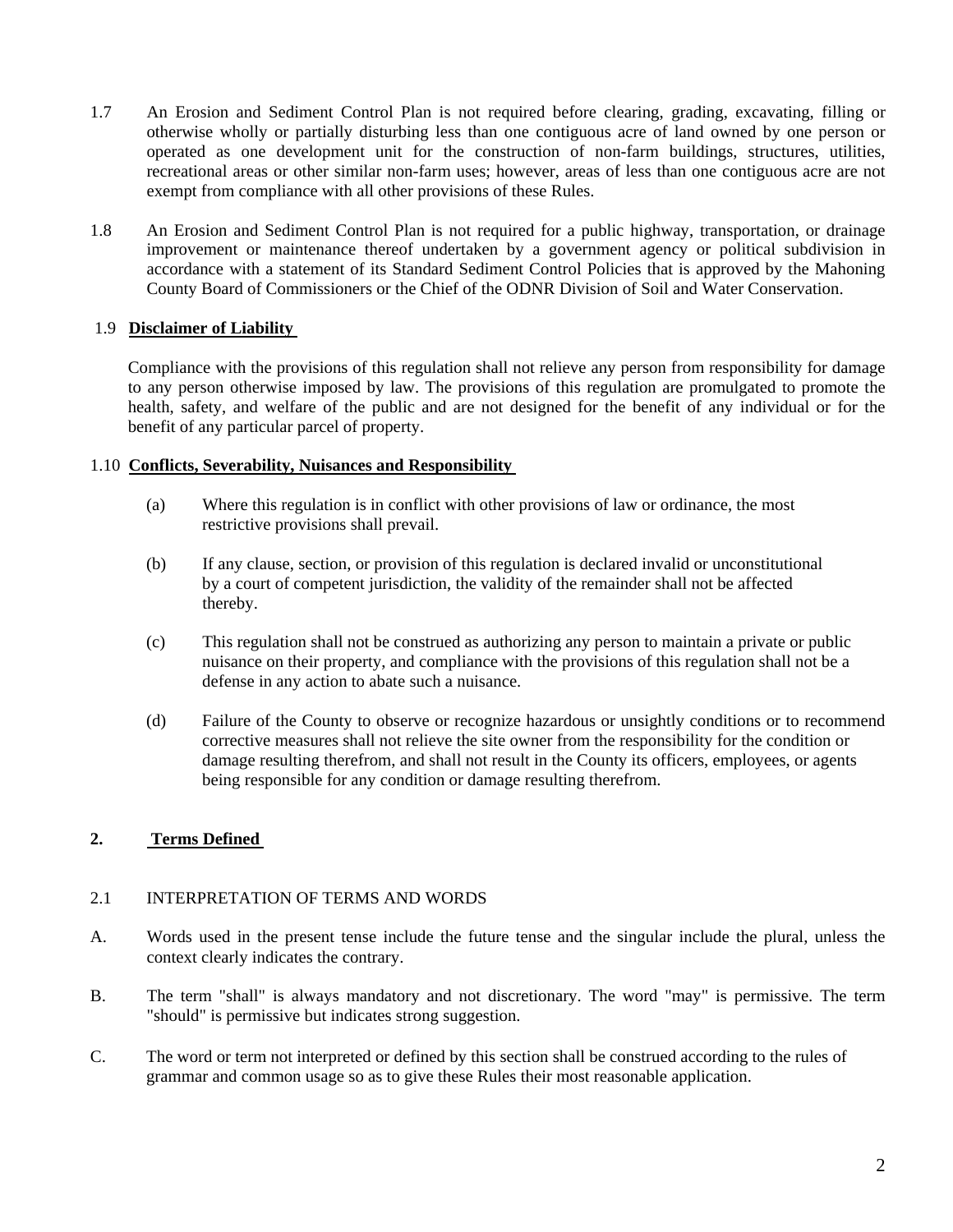## 2.2 WORDS AND TERMS DEFINED

Abbreviated Erosion and Sediment Control Plan (Abbreviated ESC Plan): The written document that sets forth the plans and practices to be used to meet the requirements of this regulation.

Accelerated Soil Erosion: The increased loss of the land surface that occurs as a result of human activities.

Acre: A unit of measure equaling 43,560 square feet.

Administrator: The person or entity having the responsibility and duty of administering and ensuring compliance with these Rules. The Administrator shall be appointed by the Board of Mahoning County Commissioners.

Best Management Practices: Structural or nonstructural facilities or activities that control soil erosion and/or storm water runoff at a development site. Includes treatment requirements, operating and maintenance procedures, or other practices to control site runoff, leaks, or waste disposal.

Buffer Area: A designated transitional area around a stream or wetland left in a natural, usually vegetated, state so as to protect a stream or wetland from runoff pollution. Construction activities in this area shall be restricted or prohibited based on the sensitivity of the stream or wetland and the recommendation of the Administrator or its designee.

Channel: A natural or manmade bed or ditch, existing or excavated for the conveyance of water.

Common Plan of Development: A term used to define the entire scope of a development project, both on-site and off-site, regardless of ownership, including phases (future and existing), sublots, and parcels of development, associated easements, road and utility right of ways, and other land development or soil disturbances in support of the development project.

Critical Area: Any portion of an area subject to this Rule the disturbance of which would cause soil erosion and sediment run-off and damage to private properties, water courses, storm sewers or public lands due to topography, soil type, hydrology or proximity to a water course. These areas include, but are not limited to, riparian areas, wetlands and highly erodible soils.

Cut: An excavation that reduces an existing elevation, as in road or foundation construction.

Development Area: A contiguous area owned by one person or persons, or operated as one development unit, and used or being developed for non-farm commercial, industrial, residential or other institutional construction or alteration which changes the runoff characteristics of a parcel of land.

Development Project: An area of land, parcel or parcels, portions of parcels, and associated land disturbance that is being developed, redeveloped, or disturbed in support of development, for non-farm commercial, industrial, residential or other institutional construction or alteration which changes, either permanently or temporarily, the runoff characteristics or grade of the lands therein.

Disturbed Area: An area of land subject to erosion due to the removal of vegetative cover and/or soil moving activities, including filling.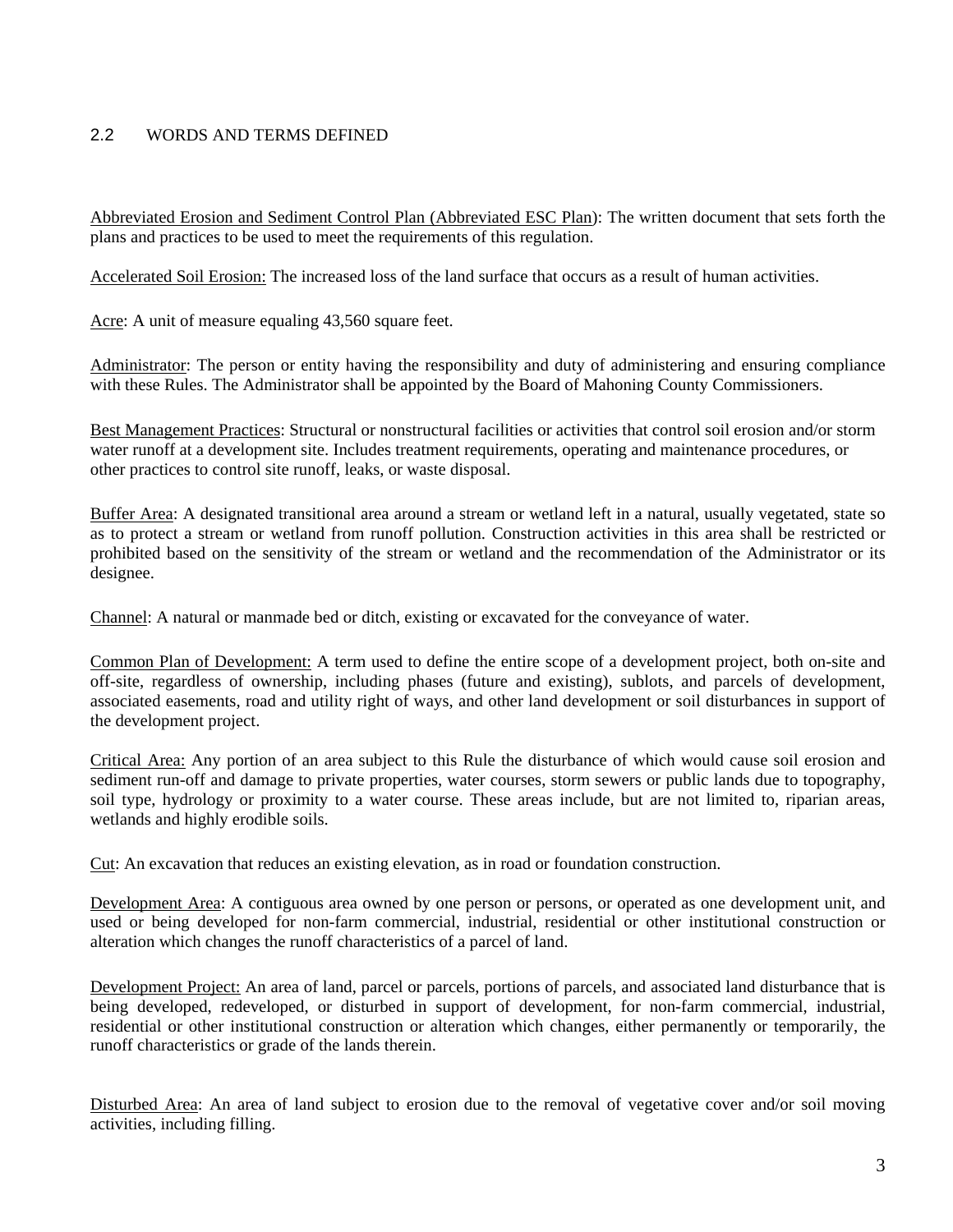Ditch: An open channel, either dug or natural, for the purpose of drainage or irrigation with intermittent flow.

Drainage: The removal of excess surface water or groundwater from land by surface or subsurface drains.

Drainage Surface Area: An area, measured in a horizontal plane, enclosed by a topographic divide from which surface runoff from precipitation normally drains by gravity into a stream above the specified point of measurement.

Drainage Improvement: An improvement as defined in O.R.C. 6131.01(C), and/or conservation works of improvement as defined in O.R.C. 1511 and 1515.

Drainage Way: A natural or manmade channel, ditch, or waterway that conveys surface water in a concentrated manner by gravity. See also watercourse, channel, stream.

Dumping: A grading, pushing, piling, throwing, unloading or placing.

Earth Material: The soil, sediment, rock, sand, gravel and organic material or residue associated with or attached to the soil.

Engineer: A Professional Engineer registered in the State of Ohio.

Erosion: The process by which the land surface is worn away by the action of wind, water, ice, gravity or any combination of those forces.

Erosion and Sediment Control: The control of soil material, both mineral and organic, during soil-disturbing activity to prevent its transport out of the disturbed area by means of wind, water, ice or gravity.

Erosion and Sediment Control Plan (ESC Plan): The written document meeting the requirements of Sections 3, 4 and 5 of these Rules which sets forth the plans and practices to be used to minimize soil erosion and prevent off-site disposal of soil sediment by containing sediment on-site or bypassing sediment-laden runoff through a sediment control measure during and after land development.

Farm: Land or water devoted to growing crops or cultivated in connection with raising or harvesting any agricultural or horticultural commodity, including nursery stock, and the raising, shearing, feeding, caring for, training, and management of livestock and poultry.

Final Stabilization: All soil disturbing activities at the site have been completed and a uniform perennial vegetative cover with a density of at least 80% cover for all disturbed areas has been established or equivalent stabilization measures, such as the use of mulches or geo-textiles, have been employed.

Grading: The excavating, filling, or stockpiling of soil material, or any combination thereof, including the land in its excavated or filled condition.

Grassed Waterway: A broad or shallow natural watercourse or constructed channel, covered with erosion-resistant grasses or similar vegetative cover, used to convey surface water.

Impervious: That which does not allow infiltration.

Landscape Architect: A Professional Landscape Architect registered in the State of Ohio.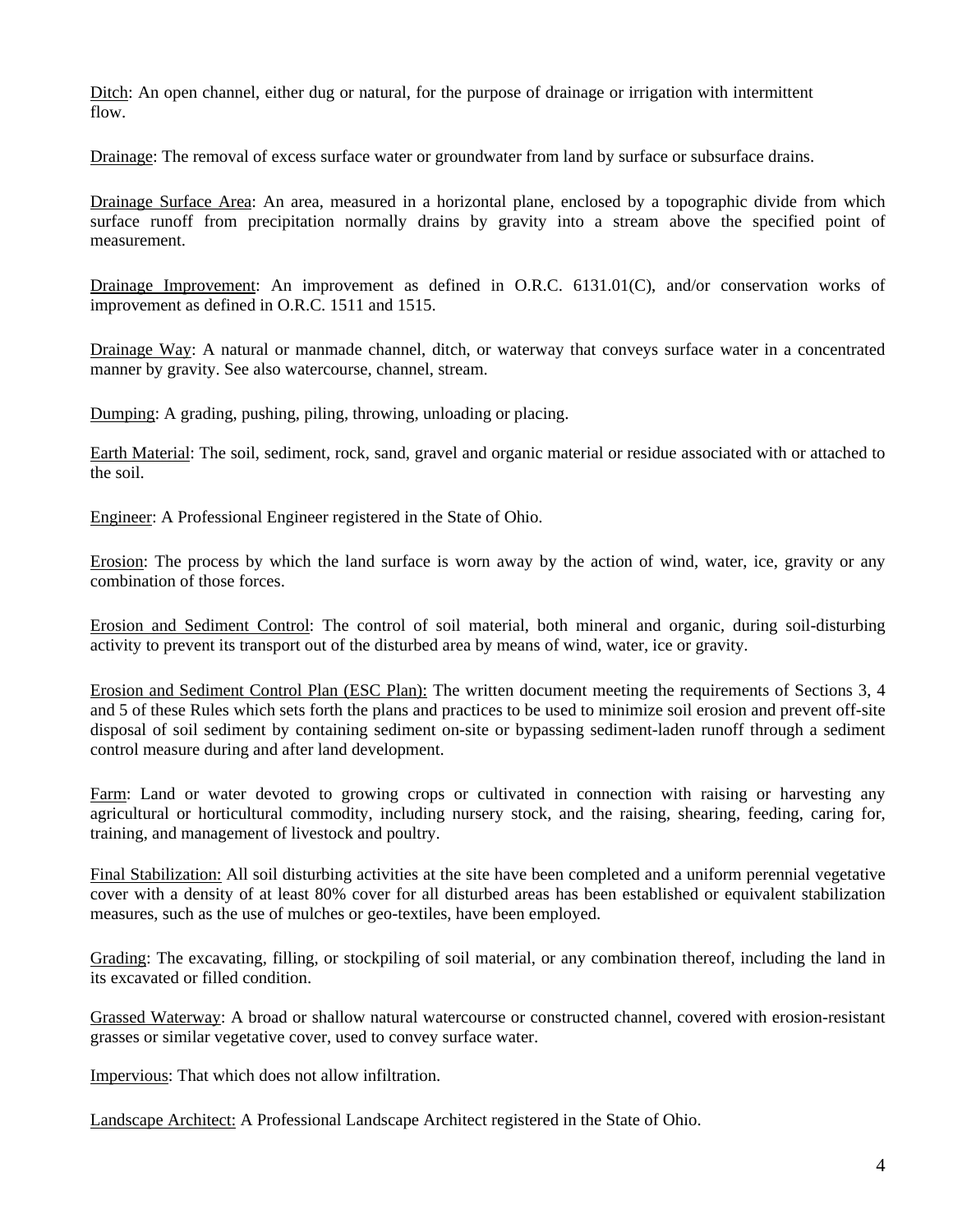Landslide: A rapid mass movement of soil and rock moving downhill under the influence of gravity.

Multi-family Development: Apartments, condominiums, duplexes or other similar buildings housing more than one family.

Natural Waterway: A waterway that is part of the natural topography, which usually maintains continuous or seasonal flow during the year and is characterized as being irregular in cross-section with a meandering course.

NPDES: National Pollutant Discharge Elimination System, a regulatory program in the Federal Clean Water Act that prohibits the discharge of pollutants into surface waters of the United States without a permit.

Parcel: Means a tract of land occupied or intended to be occupied by a use, building or group of buildings and their accessory uses and buildings as a unit, together with such open spaces and driveways as are provided and required. A parcel may contain more than one contiguous lot individually identified by a 'Permanent Parcel Number' assigned by the Mahoning County Auditor's Office.

Person: An individual, corporation, firm, trust, commission, board, public or private partnership, joint venture, agency, unincorporated association, municipal corporation, county or state agency, federal government or any combination thereof.

Phasing: Clearing a parcel of land in distinct sections, with the stabilization of each section before the clearing of the next.

Pre-Construction Meeting: A meeting between the Administrator or its designee and all principal parties, prior to the start of any soil-disturbing activities, at a site that requires an Erosion Sediment Control Plan.

Pre-Winter Stabilization Meeting: A meeting between the Administrator or its designee and all principal parties, prior to October 1, in order to plan winter erosion and sediment controls for a site that requires an Erosion Sediment Control Plan.

Rainwater and Land Development Manual: Ohio's standards for storm water management, land development, and urban stream protection developed by the Ohio Department of Natural Resources, the U.S. Department of Agriculture Natural Resource Conservation Service, and the Ohio Environmental Protection Agency. The most current edition of these standards shall be used with this regulation.

Sediment: The soils or other surface materials that can be transported or deposited from its site of origin by the action of wind, water, ice or gravity as a product of erosion.

Sedimentation: The deposit of sediment in water bodies.

Sediment Basin: A temporary barrier or other suitable retention structure built across an area of water flow to intercept runoff and allow transported sediment to settle and be retained prior to discharge into waters of the State.

Sediment Pollution: The degradation of waters of the State by sediment as a result of failure to apply management or conservation practices to abate wind or water soil erosion, specifically in conjunction with soil-disturbing activities on land used or being developed for commercial, industrial, residential or other non-farm purposes.

Sloughing/Slumping: A slip or downward movement of an extended layer of soil resulting from the undermining action of water or the soil-disturbing activity of man.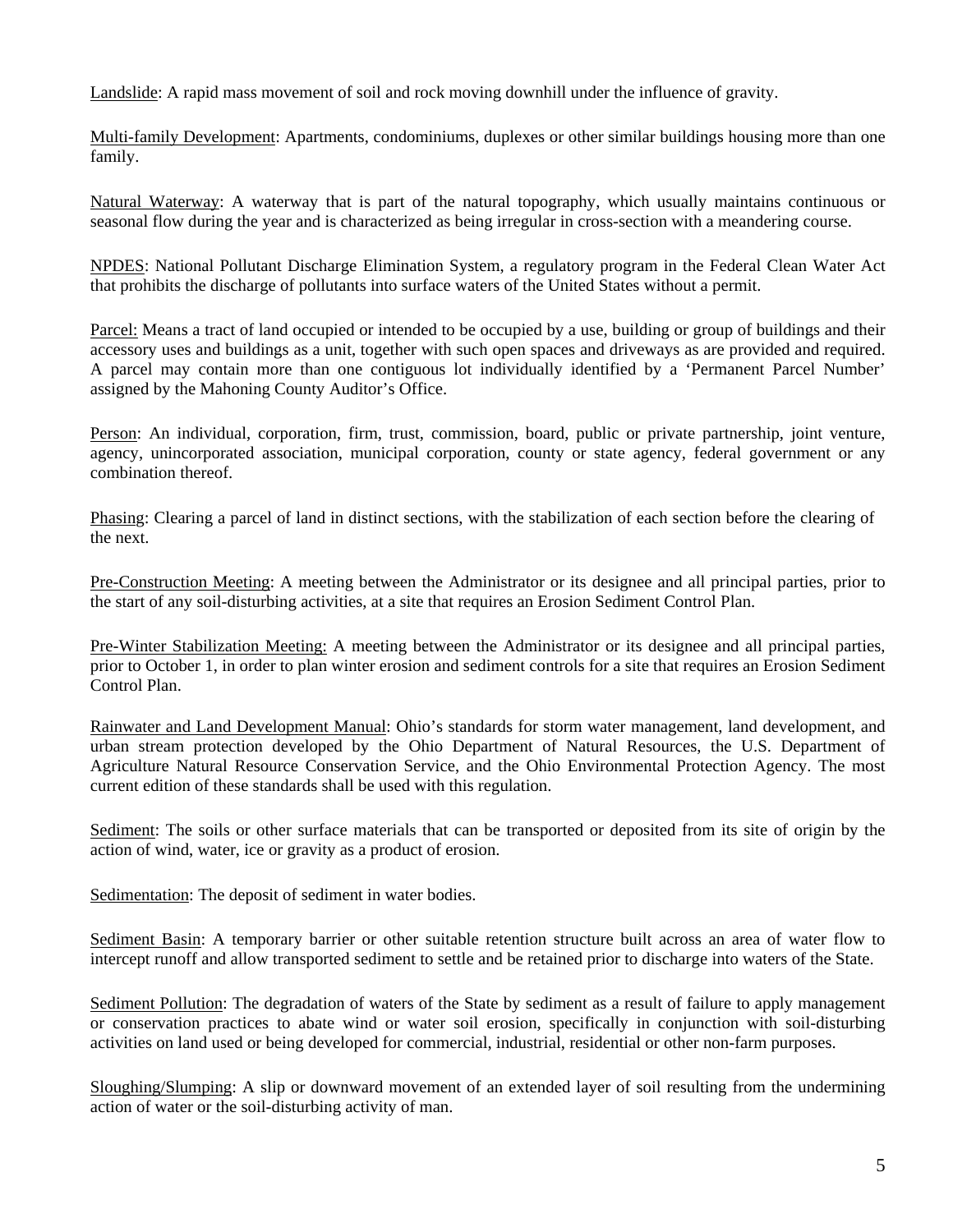Soil Conservation: The use of the soil within the limits of its physical characteristics and protecting it from unalterable limitations of climate and topography.

Soil-Disturbing Activity: A clearing, grading, excavating, filling or other alteration of the earth's surface where natural or man-made ground cover is destroyed, which may result in, or contribute to, erosion and sediment pollution. Grubbing and stump removal that occurs during clearing or timber activities constitutes a soil disturbing activity.

Soil and Water Conservation District: An entity organized under Chapter 1515 of the Ohio Revised Code referring either to the Soil and Water Conservation District Board or its designated employee(s), hereinafter referred to as the Mahoning SWCD.

Soil Loss: The soil moved from a given site by the forces of erosion, measured using "T."

Stabilization: The installation of vegetative and/or structural measures to establish a soil cover in order to reduce soil erosion by storm water runoff, wind, ice, and gravity.

Storm Drain: A conduit, pipe or human-made structure, which serves to transport storm water runoff.

Storm Water Pollution Prevention Plan: (SWP3): The written document that sets forth the plans and practices to be used to meet the requirements of the NPDES permit.

Storm Water Runoff: The direct response of a watershed to precipitation, which includes the surface and subsurface runoff that enters a stream, ditch, storm sewer or other concentrated flow during and following the precipitation.

Stream: A body of water running or flowing on the earth's surface in which flow may be perennial, seasonally intermittent and/or ephemeral.

Subsoil: That portion of the soil below the topsoil or plow layer, beginning 6-12" below surface down to bedrock parent material.

T: The soil loss tolerance expressed in tons per acre per year as determined by the USDA Revised Universal Soil Loss Equation (RUSLE).

Temporary Soil Erosion and Sediment Control Measures: Interim control measures, which are installed or constructed to control soil erosion or sedimentation until permanent soil erosion control measures are established.

Topsoil: The upper layer of soil that is usually darker in color and richer in organic matter and nutrients than the subsoil.

Unstable Soils: A portion of land surface or area which is prone to slipping, sloughing, landslides or is identified by Natural Resource Conservation Service, USDA methodology as having low soil strength.

Watercourse: A definite channel with bed and banks within which concentrated water flows, either continuously or intermittently. All previously natural watercourses that are channelized, enclosed by pipe or captured are considered watercourses under these rules.

Water Resource: Any public or private body of water including lakes or ponds, and streams, gullies, swales, or ravines having banks, a defined bed, a permanent water mark and a definite direction of course, either continuously or intermittently flowing.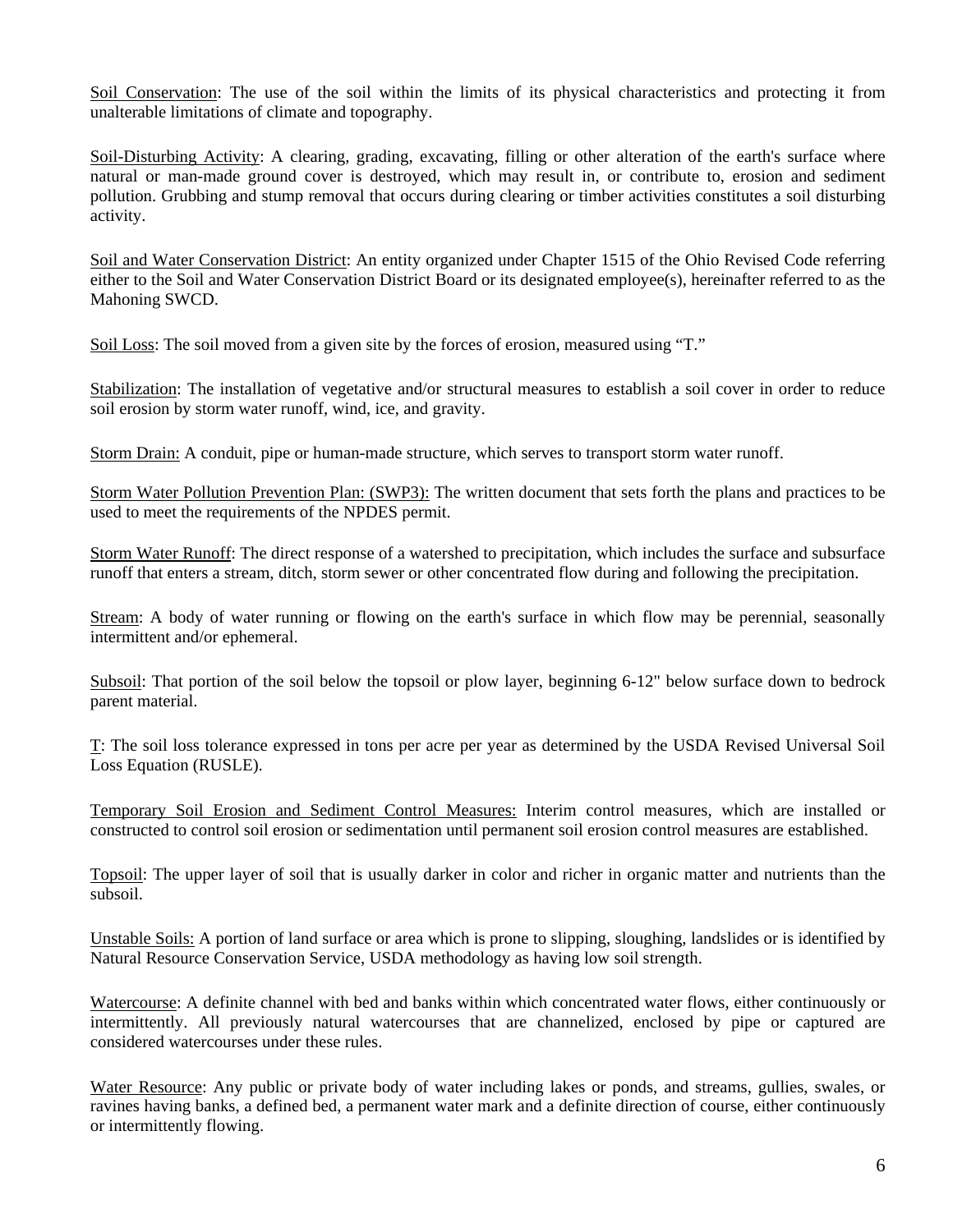Watershed: The total drainage area contributing runoff to a single point.

Wetland: Those areas that are inundated or saturated by surface or ground water at a frequency and duration sufficient to support, and that under normal circumstances do support, a prevalence of vegetation typically adapted for life in saturated soil conditions, including swamps, marshes, bogs, and similar areas (40 CFR 232, as amended).

## **3. Regulated Activities.**

No person shall cause or allow soil-disturbing activities, land clearing, grading, excavating or filling within the scope of these Rules without full compliance with the requirements set forth in these Rules.

- 3.1 When a proposed soil-disturbing activity on land used or being developed, either wholly or partially, for non-farm residential, commercial, industrial, or other non-farm purposes consisting of one or more contiguous acres of land owned by one person or operated as one development unit for the construction of non-farm buildings, structures, utilities, recreational areas or other limited non-farm uses, the owner of said land shall prepare and file with the Administrator or its designee an Erosion and Sediment Control Plan (ESC Plan). Areas of less than one contiguous acre shall not be exempt from compliance with all other provisions of these Rules.
- 3.2 When a proposed soil-disturbing activity on land used or being developed, either wholly or partially, for non-farm residential, commercial, industrial, or other non-farm purposes expressly stated in the most current Ohio EPA Construction General Permit (CGP), consisting of less than one contiguous acre of land owned by one person or operated as one development unit for the construction of non-farm buildings, structures, utilities, recreational areas or other limited non-farm use, which is part of a larger common plan of development, the owner of said land shall prepare and file with the Administrator or its designee an Abbreviated ESC Plan, which shall consist of items listed in Section 4.11 of this document. A copy of the Ohio EPA Notice of Intent and Ohio EPA Director's Authorization Letter for the NPDES Permit coverage shall be provided.
- 3.3 When a residential dwelling unit on an individual lot is proposed, which is not part of a larger common plan of development and less than one acre, the owner of said land shall not be required to prepare and file an ESC Plan; however, said owner shall comply with all other provisions of these Rules.
- 3.4 The submitted ESC Plan must be approved by the Administrator of these Rules or its designee prior to the start of any soil-disturbing activity. The owner of said land shall notify the Administrator or its designee no less than two (2) working days before the start of soil-disturbing activity. The Administrator or its designee shall also be notified by the owner no later than two (2) working days after project completion.
- 3.5 The ESC Plan shall be submitted to the Administrator or its designee for review no less than thirty (30) working days prior to any soil-disturbing activity at the proposed site.
- 3.6 The ESC Plan shall contain narrative and drawings that explain practices to be used to prevent soil erosion and off-site discharge of soil sediment during and after land development. (See Section 5 for plan requirements and review schedules.)
- 3.7 Erosion and sediment control practices used to satisfy the performance criteria of these Rules shall meet the specifications provided in the current edition of *Rainwater & Land Development Manual*, Ohio's Standards for Storm Water Management and Land Development, and Urban Stream Protection, published by the Ohio Department of Natural Resources and provisions of the Mahoning County Floodplain Regulations (See Section 4 for performance standards and requirements).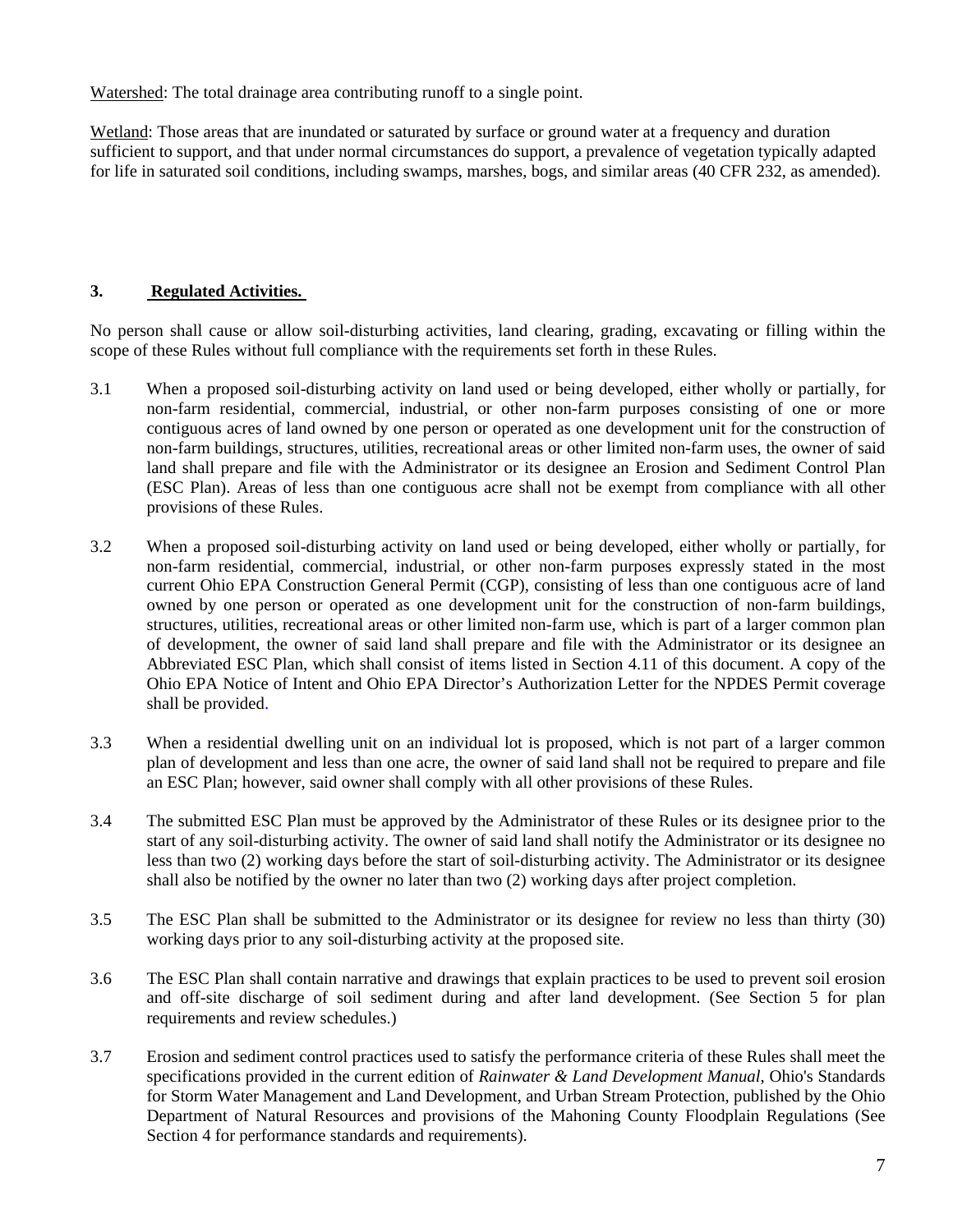- 3.8 Approvals issued in accordance with this regulation do not relieve the applicant of responsibility for obtaining all other necessary permits and/or approvals from the Ohio EPA, the US Army Corps of Engineers, and other federal, state, county and/or township agencies. If requirements vary, the most restrictive requirement shall prevail. These permits may include, but are not limited to, those listed below. All submittals required showing proof of compliance with these state and federal regulations shall be submitted with ESC Plans or Abbreviated ESC Plans.
	- (a) Ohio EPA NPDES Permits authorizing storm water discharges associated with construction activity or the most current version thereof: Proof of compliance with these requirements shall be the applicant's Notice of Intent (NOI) from Ohio EPA, a copy of the Ohio EPA Director's Authorization Letter for the NPDES Permit, or a letter from the site owner certifying and explaining why the NPDES Permit is not applicable.
	- (b) Section 401 of the Clean Water Act: Proof of compliance shall be a copy of the Ohio EPA Water Quality Certification application tracking number, public notice, project approval, or a letter from the site owner certifying that a qualified professional has surveyed the site and determined that Section 401 of the Clean Water Act is not applicable. Wetlands, and other waters of the United States, shall be delineated by protocols accepted by the U.S. Army Corps of Engineers at the time of application of this regulation.
	- (c) Ohio EPA Isolated Wetland Permit: Proof of compliance shall be a copy of Ohio EPA's Isolated Wetland Permit application tracking number, public notice, project approval, or a letter from the site owner certifying that a qualified professional has surveyed the site and determined that Ohio EPA's Isolated Wetlands Permit is not applicable. Isolated wetlands shall be delineated by protocols accepted by the U.S. Army Corps of Engineers at the time of application of this regulation.
	- (d) Section 404 of the Clean Water Act: Proof of compliance shall be a copy of the U.S. Army Corps of Engineers Individual Permit application, public notice, or project approval, if an Individual Permit is required for the development project. If an Individual Permit is not required, the site owner shall submit proof of compliance with the U.S. Army Corps of Engineer's Nationwide Permit Program. This shall include one of the following:
	- (1) A letter from the site owner certifying that a qualified professional has surveyed the site and determined that Section 404 of the Clean Water Act is not applicable.
	- (2) A site plan showing that any proposed fill of waters of the United States conforms to the general and special conditions specified in the applicable Nationwide Permit. Wetlands, and other waters of the United States, shall be delineated by protocols accepted by the U.S. Army Corps of Engineers at the time of application of this regulation.
	- (e) Ohio Dam Safety Law: Proof of compliance shall be a copy of the ODNR Division of Water permit application tracking number, a copy of the project approval letter from the ODNR Division of Water, or a letter from the site owner certifying and explaining why the Ohio Dam Safety Law is not applicable.
- 3.9 The ESC Plan shall be certified by a professional engineer registered in the State of Ohio, or certified professional erosion and sediment control specialist.
- 3.10 The owner of said land and the developer, engineer and contractor of the project, and other principal parties, shall meet with the Administrator or its designee for a Pre-Construction Meeting no less than seven (7) days prior to soil-disturbing activity at the site in order to ensure that erosion and sediment control devices are properly installed, limits of disturbance and buffer areas are properly delineated and construction personnel are aware of such devices and areas. Pre-Construction Meetings for Abbreviated ESC Plans may be waived at the discretion of the Administrator or its designee.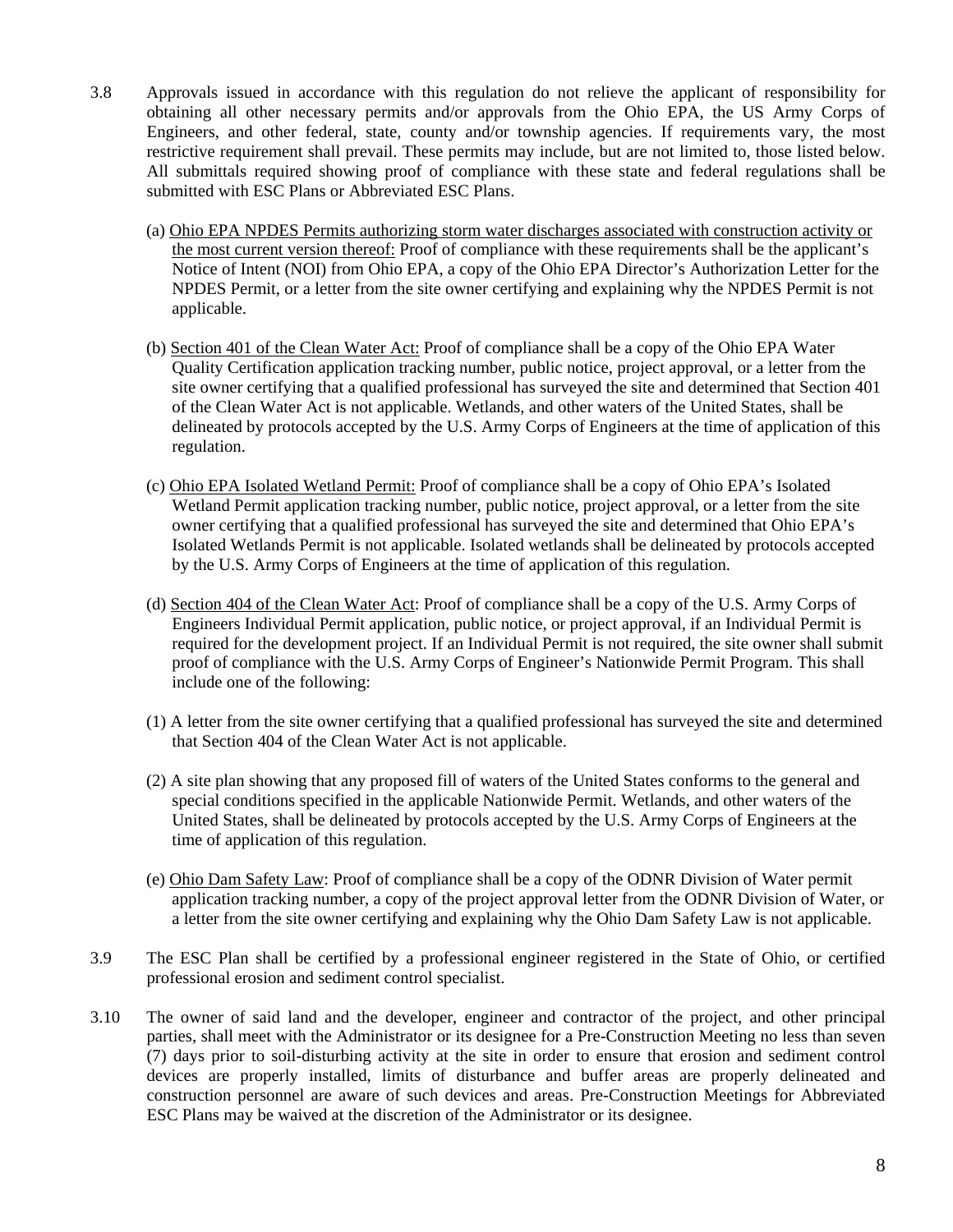- 3.11 The approved ESC Plan shall be kept at the development site and made available to contractors, site managers, inspectors and the Administrator of these regulations or its designee.
- 3.12 The project engineer shall perform first inspection of erosion and sediment control devices to certify that the "as built" condition complies with the approved plan no less than two (2) working days prior to the start of the project. An inspection report shall be produced and kept at the development site and be made available to the Administrator or its designee within seven (7) working days from the date of inspection.
- 3.13 All project activity shall be subject to monitoring. A record of site inspections and compliance and noncompliance shall be maintained by the Administrator or its designee.
- 3.14 If site is, or planned, to remain active through the winter months, a Pre-Winter Stabilization Meeting shall be held by the owner of said land and the developer, engineer and contractor of the project and the Administrator or its designee prior to October 1, in order to plan and approve winter erosion and sediment controls as defined in the most current edition of *Rainwater and Land Development Manual,* Ohio's Standards for Storm Water Management and Land Development and Urban Stream Protection, published by the Ohio Department of Natural Resources.
- 3.15 Upon completion of all construction and final stabilization of the entire construction site, the owner of said land shall contact the Administrator or its designee through written notification that construction is complete and final stabilization has been achieved.

## **4. Performance Standards**

All properties adjacent to the site of soil-disturbing activity shall be protected from soil erosion and sediment runoff and damage, including, but not limited to, private properties, natural and artificial waterways, wetlands, storm sewers and public lands.

Construction site erosion and sediment control practices used to satisfy this requirement shall conform, as a minimum, to State of Ohio standards as set forth in the current edition of the *Rainwater and Land Development Manual* and as defined by the Ohio Department of Natural Resources Division of Soil and Water Conservation and Natural Resource Conservation Service (NRCS) and shall conform to the current Ohio Environmental Protection Agency, Ohio Revised Code Chapter 6111, requirements. The ESC Plan is intended to be the same as the erosion control portion of the SWP3 required in the Ohio EPA's Construction General Permit. All SWP3 requirements listed in the Ohio EPA CGP must also be met.

ESC Plan approvals issued in accordance with these Rules do not relieve the owner of responsibility for obtaining all other necessary permits and/or approvals from federal, state and/or county agencies. If requirements vary, the most stringent requirement shall be followed.

Erosion and sediment control practices at the site and as identified in the ESC Plan, shall comply with the following:

The ESC Plan must contain a description of the controls appropriate for each construction operation and the applicant must implement such controls. The ESC Plan must clearly describe the following for each major construction activity: the appropriate control measures; the general sequence during the construction process under which the measures will be implemented; and the contractor responsible for implementation (e.g., contractor A will clear land and install perimeter controls and contractor B will maintain perimeter controls until final stabilization).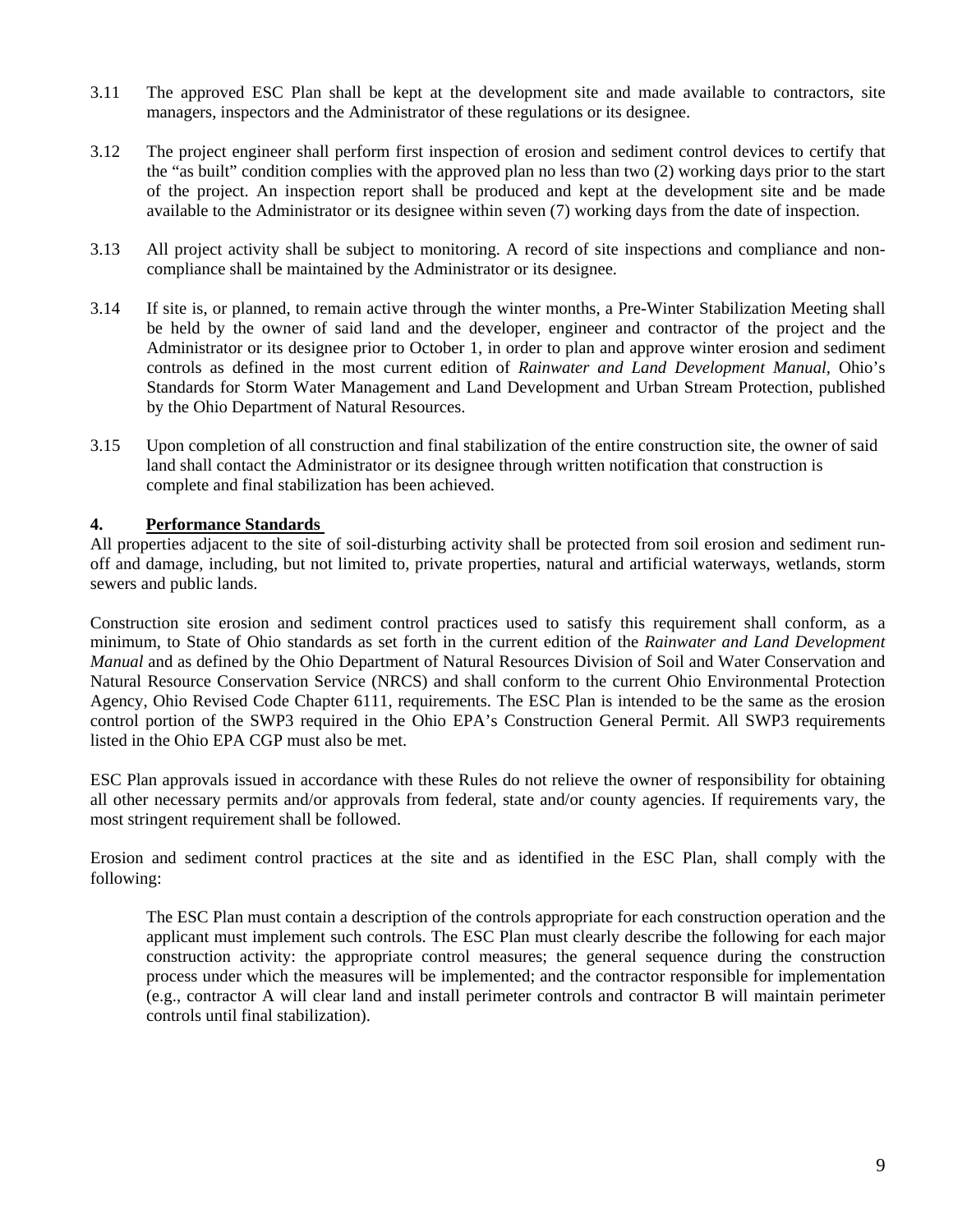The controls shall include the following minimum components:

- 4.1 NON-STRUCTURAL PRESERVATION MEASURES: The ESC Plan must make use of practices that preserve the existing natural condition to the maximum extent practicable. Such practices may include preserving riparian areas, preserving existing vegetation and vegetative buffer strips, phasing of construction operations in order to minimize the amount of disturbed land at any one time, and designation of tree preservation areas or other protective clearing or grubbing practices.
- 4.2 EROSION CONTROL PRACTICES: The ESC Plan must make use of erosion controls that are capable of providing cover over disturbed soils. A description of control practices designed to restabilize disturbed areas after grading or construction shall be included in the ESC Plan. The ESC Plan must provide specifications for stabilization of all disturbed areas of the site and provide guidance as to which method of stabilization will be employed for any time of the year. Such practices may include temporary seeding, permanent seeding, mulching, matting, sod stabilization, vegetative buffer strips, phasing of construction operations, the use of construction entrances, and the use of alternative ground cover.

Erosion control practices must meet the following requirements:

(a) Stabilization. Disturbed areas must be stabilized as specified in Tables 1 and 2.

| Area requiring permanent stabilization                                                | Time frame to apply erosion controls                    |
|---------------------------------------------------------------------------------------|---------------------------------------------------------|
| Any area that will lie dormant for one year or more.                                  | Within 7 days of the most recent disturbance.           |
| Any area within 50 feet of a stream or a riparian<br>setback area and at final grade. | Within 2 days of reaching final grade.                  |
| Any area at final grade.                                                              | Within 7 days of reaching final grade within that area. |

## **Table 1: Permanent Stabilization**

| Area requiring temporary stabilization                                                                                                                                                                                              | Time frame to apply erosion controls                                                                 |  |
|-------------------------------------------------------------------------------------------------------------------------------------------------------------------------------------------------------------------------------------|------------------------------------------------------------------------------------------------------|--|
| Any disturbed area within 50 feet of a stream or a<br>riparian setback area and not at final grade.                                                                                                                                 | Within 2 days of the most recent disturbance if that area will<br>remain idle for more than 21 days. |  |
| For all construction activities, any disturbed area,<br>including soil stockpiles that will be dormant for<br>more than 21 days but less than one year.                                                                             | Within 7 days of the most recent disturbance within the<br>area.                                     |  |
| Disturbed areas that will be idle over winter.                                                                                                                                                                                      | Prior to November 1.                                                                                 |  |
| Note: Where vegetative stabilization techniques may cause structural instability or are otherwise unobtainable, alternative<br>stabilization techniques must be employed. These techniques may include mulching or erosion matting. |                                                                                                      |  |

## **Table 2: Temporary Stabilization**

(b) Permanent stabilization of conveyance channels. Applicants shall undertake special measures to stabilize channels and outfalls and prevent erosive flows. Measures may include seeding, dormant seeding, mulching, erosion control, matting, sodding, riprap, natural channel design with bioengineering techniques or rock check dams, all as defined in the current edition of the *Rainwater and Land Development Manual* or the NRCS Field Office Technical Guide available at [www.nrcs.usda.gov/technical/efotg/.](http://www.nrcs.usda.gov/technical/efotg/)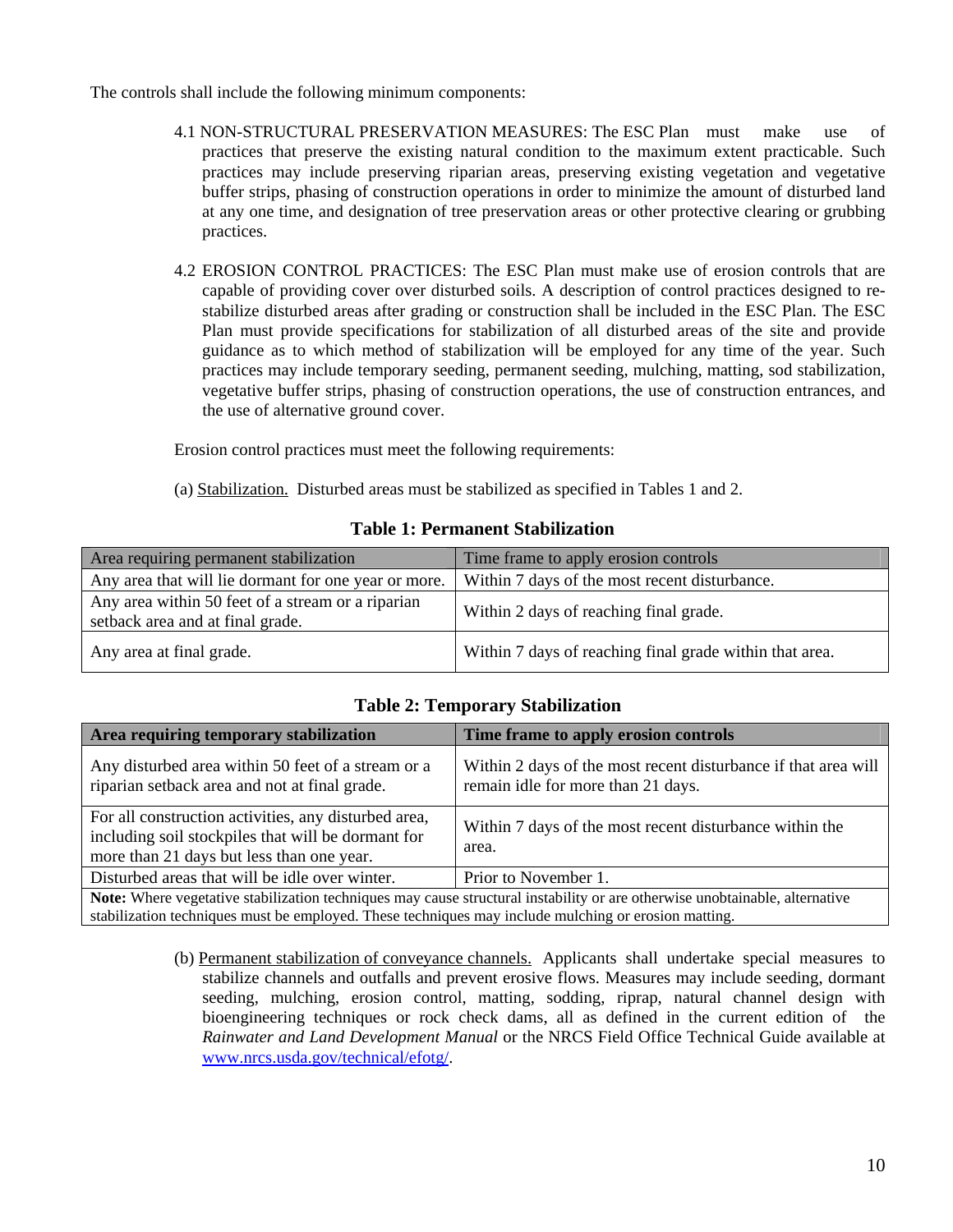- 4.3 RUNOFF CONTROL PRACTICES: The ESC Plan shall incorporate measures that control the flow of runoff from disturbed areas so as to prevent erosion. Such practices may include rock check dams, pipe slope drains, diversions to direct flow away from exposed soils and protective grading practices. These practices shall divert runoff away from disturbed areas and steep slopes where practicable.
- 4.4 SEDIMENT CONTROL PRACTICES: The ESC Plan shall include a description of, and detailed drawings for, all structural practices that shall store runoff, allowing sediments to settle and/or divert flows away from exposed soils or otherwise limit runoff from exposed areas. Structural practices shall be used to control erosion and trap sediment from a site remaining disturbed for more than 14 days. Such practices may include, but are not limited to, sediment-settling ponds, silt fences, storm drain inlet protection, and earth diversion dikes or channels which direct runoff to a sediment-settling pond. All sediment control practices must be capable of ponding runoff in order to be considered functional. Earth diversion dikes or channels alone are not considered a sediment control practice unless used in conjunction with a sediment-settling pond.

Sediment control practices must meet the following requirements:

- (a) Timing. Sediment control structures shall be functional throughout the course of soil disturbing activity. Sediment basins and perimeter sediment barriers shall be implemented prior to grading and within seven (7) days from the start of grubbing. They shall continue to function until the upslope development area is restabilized. As construction progresses and the topography is altered, appropriate controls must be constructed or existing controls altered to address the changing drainage patterns.
- (b) Sediment-settling ponds. Concentrated storm water runoff and runoff from drainage areas that exceed the design capacity of silt fence or inlet protection, as determined in Table 3, shall pass through a sediment-settling pond or equivalent best management practice (BMP) upon approval from the Administrator or its designee.

The sediment-settling pond shall be sized to provide at least 134 cubic yards of storage per acre of total contributing drainage area. When determining the total contributing drainage area, off-site areas and areas which remain undisturbed by construction activity must be included unless runoff from these areas is diverted away from the sediment-settling pond and is not co-mingled with sediment-laden runoff. The depth of the sediment-settling pond must be less than or equal to five (5) feet. The configuration between the inlets and the outlet of the basin must provide at least two units of length for each one unit of width  $(> 2.1$  length: width ratio). Sediment must be removed from the sedimentsettling pond when the design capacity has been reduced by 40 percent. This limit is typically reached when sediment occupies one-half of the basin depth. When designing sediment-settling ponds, the applicant must consider public safety, especially as it relates to children, as a design factor for the sediment basin and alternative sediment controls must be used where site limitations would preclude a safe design. The use of a combination of sediment and erosion control measures in order to achieve maximum pollutant removal is encouraged.

 (c) Silt fence and diversions. Sheet flow runoff from denuded areas shall be intercepted by silt fence or diversions to protect adjacent properties, water resources, and wetlands from sediment transported via sheet flow. Where intended to provide sediment control, silt fence shall be placed on a level contour and shall be capable of temporarily ponding runoff. The relationship between the maximum drainage area to silt fence for a particular slope range is shown in Table 3. Storm water diversion practices shall be used to keep runoff away from disturbed areas and steep slopes. Such devices, which include swales, dikes or berms, may receive storm water runoff from areas up to 10 acres.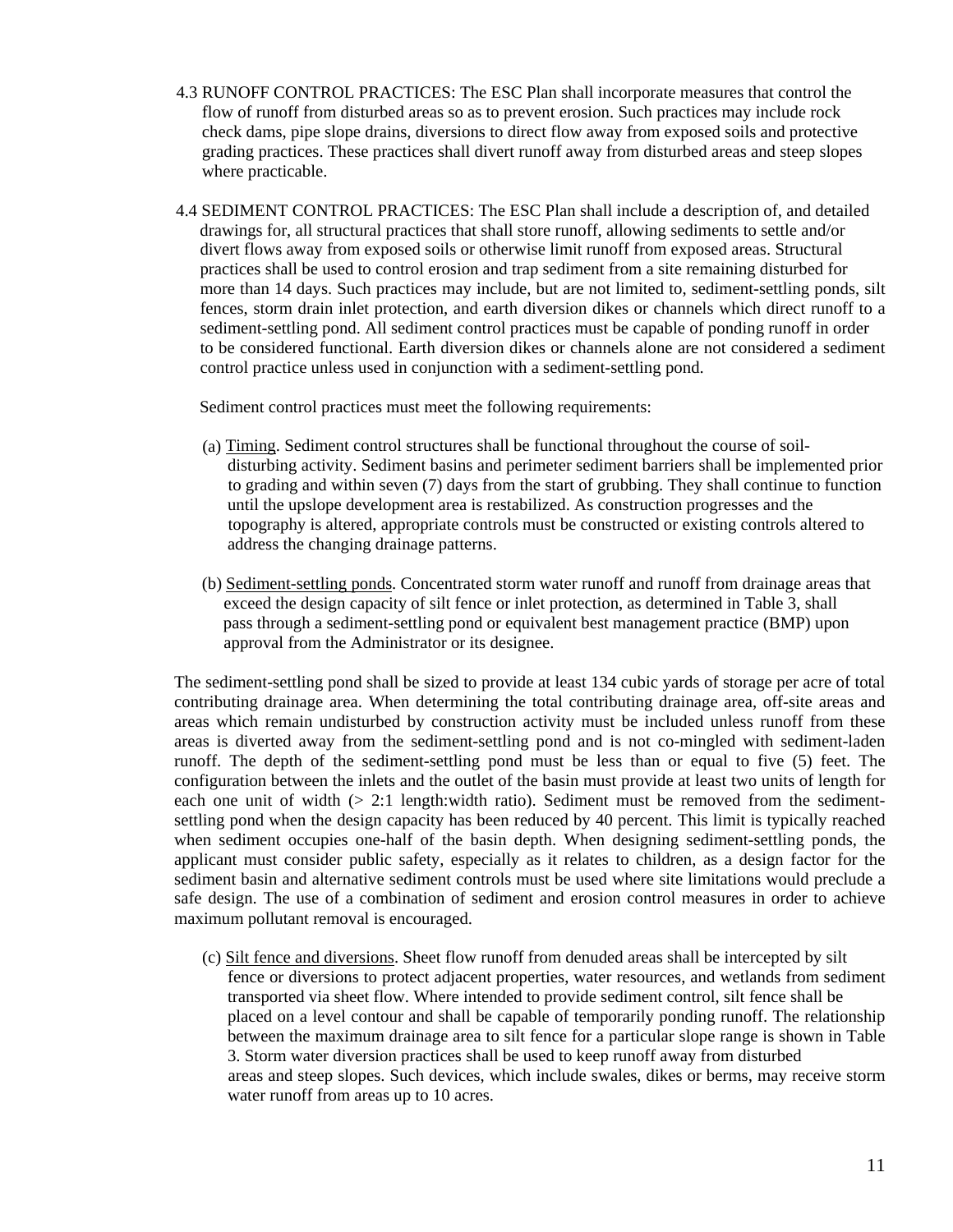| Maximum Drainage Area (acres) to 100 linear<br>feet of silt fence | Range of Slope for a drainage area (%) |
|-------------------------------------------------------------------|----------------------------------------|
| 0.5                                                               | $<2\%$                                 |
| 0.25                                                              | $>$ 2% but $<$ 20%                     |
| 0.125                                                             | $>$ 20% but $<$ 50%                    |

#### **Table 3: Maximum Drainage Area to Silt Fence**

- (d) Inlet protection. Erosion and sediment control practices, such as boxed inlet protection, shall be installed to minimize sediment-laden water entering active storm drain systems. Straw or hay bales are not acceptable forms of inlet protection.
- (e) Off-site tracking of sediment and dust control. Best management practices (BMPs) must be implemented to ensure sediment is not tracked off-site and that dust is controlled. These BMPs must include, but are not limited to, the following:
	- 1. Construction entrances shall be built and shall serve as the only permitted points of ingress and egress to the development area. These entrances shall be built of a stabilized pad of aggregate stone or recycled concrete or cement sized greater than 2" in diameter, placed over a geotextile fabric, and constructed in conformance with specifications in the current edition of the *Rainwater and Land Development Manual.*
	- 2. Streets directly adjacent to construction entrances and receiving traffic from the development area shall be cleaned daily to remove sediment tracked off-site. If applicable, the catch basins on these streets nearest to the construction entrances shall also be cleaned weekly.

Based on site conditions the Administrator or its designee may require additional BMPs to control off-site tracking and dust. These additional BMPs may include:

- 3. Silt fence or construction fence installed around the perimeter of the development area to ensure that all vehicle traffic adheres to designated construction entrances.
- 4. Designated wheel-washing areas. Wash water from these areas must be directed to a designated sediment trap, the sediment-settling pond, or to a sump pump for dewatering in conformance with Section 4.7 of this regulation.
- 5. Applicants shall take all necessary measures to comply with applicable regulations regarding fugitive dust emissions, including obtaining necessary permits for such emissions. The Administrator or its designee may require dust controls including the use of water trucks to wet disturbed areas, tarping stockpiles, temporary stabilization of disturbed areas, chemical amendments to the soil and regulation of the speed of vehicles on the site.
- (f) Stream protection. Construction vehicles shall avoid water resources and wetlands. If the applicant is requesting to disturb areas that contain a watercourse or wetland, the Mahoning County Model Ordinance for the Establishment of Riparian Setbacks standards shall apply. The following conditions shall be addressed in the ESC Plan:
	- 1. All BMPs and stream crossings shall be designed as specified in the current edition of the *Rainwater and Land Development Manual.*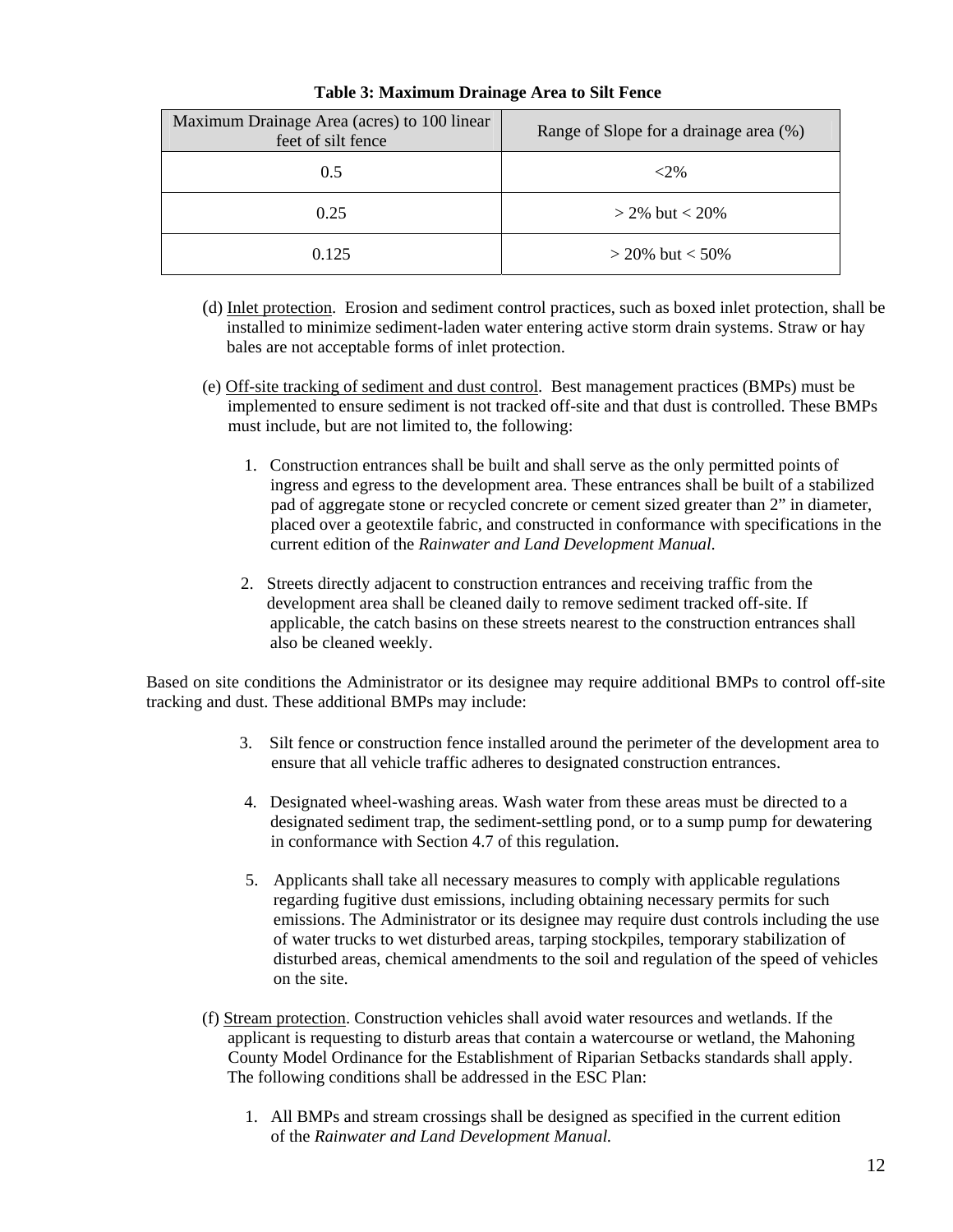- 2. Structural practices shall be designated and implemented on site to protect water resources or wetlands from the impacts of sediment runoff.
- 3. No structural sediment controls (e.g., the installation of silt fence or a sediment settling pond in-stream) shall be used in a water resource or wetland.
- 4. Where stream crossings for roads or utilities are necessary and permitted, the project shall be designed such that the number of stream crossings and the width of the disturbance are minimized.
- 5. Temporary stream crossings shall be constructed if water resources or wetlands will be crossed by construction vehicles during construction.
- 6. Construction of bridges, culverts, or sediment control structures shall not place soil, debris, or other particulate material into or close to the water resources or wetlands in such a manner that it may slough, slip, or erode.
- (g) Modifying controls. If periodic inspections or other information indicates a control has been used inappropriately or incorrectly, the applicant shall replace or modify the control for site conditions.
- 4.5 NON-SEDIMENT POLLUTANT CONTROLS: No solid or liquid waste, including building materials, shall be discharged in storm water runoff. The applicant must implement site BMPs to prevent toxic materials, hazardous materials, or other debris from entering water resources or wetlands. These practices shall include, but are not limited to, the following:
	- (a) Waste Materials. A covered dumpster shall be made available for the proper disposal of garbage, plaster, drywall, grout, gypsum, and other waste materials.
	- (b) Concrete Truck Wash Out. The washing of concrete material into a street, catch basin, or other public facility or natural resource is prohibited. A designated area for concrete washout shall be made available.
	- (c) Fuel/Liquid Tank Storage. All fuel/liquid tanks and drums shall be stored in a marked storage area. A dike shall be constructed around this storage area with a minimum capacity equal to 110% of the volume of all containers in the storage area unless secondary containment is provided by the product manufacturer.
	- (d) Toxic or Hazardous Waste Disposal. Any toxic or hazardous waste shall be disposed of properly.
	- (e) Contaminated Soils Disposal and Runoff. Contaminated soils from redevelopment sites shall be disposed of properly. Runoff from contaminated soils shall not be discharged from the site. Proper permits shall be obtained for development projects on solid waste landfill sites or redevelopment sites.
- 4.6 COMPLIANCE WITH OTHER REQUIREMENTS: The ESC Plan shall be consistent with applicable State and/or local waste disposal, sanitary sewer or septic system regulations, including provisions prohibiting waste disposal by open burning and shall provide for the proper disposal of contaminated soils located within the development area.
- 4.7 TRENCH AND GROUND WATER CONTROL: There shall be no sediment-laden or turbid discharges to water resources or wetlands resulting from dewatering activities. If trench or ground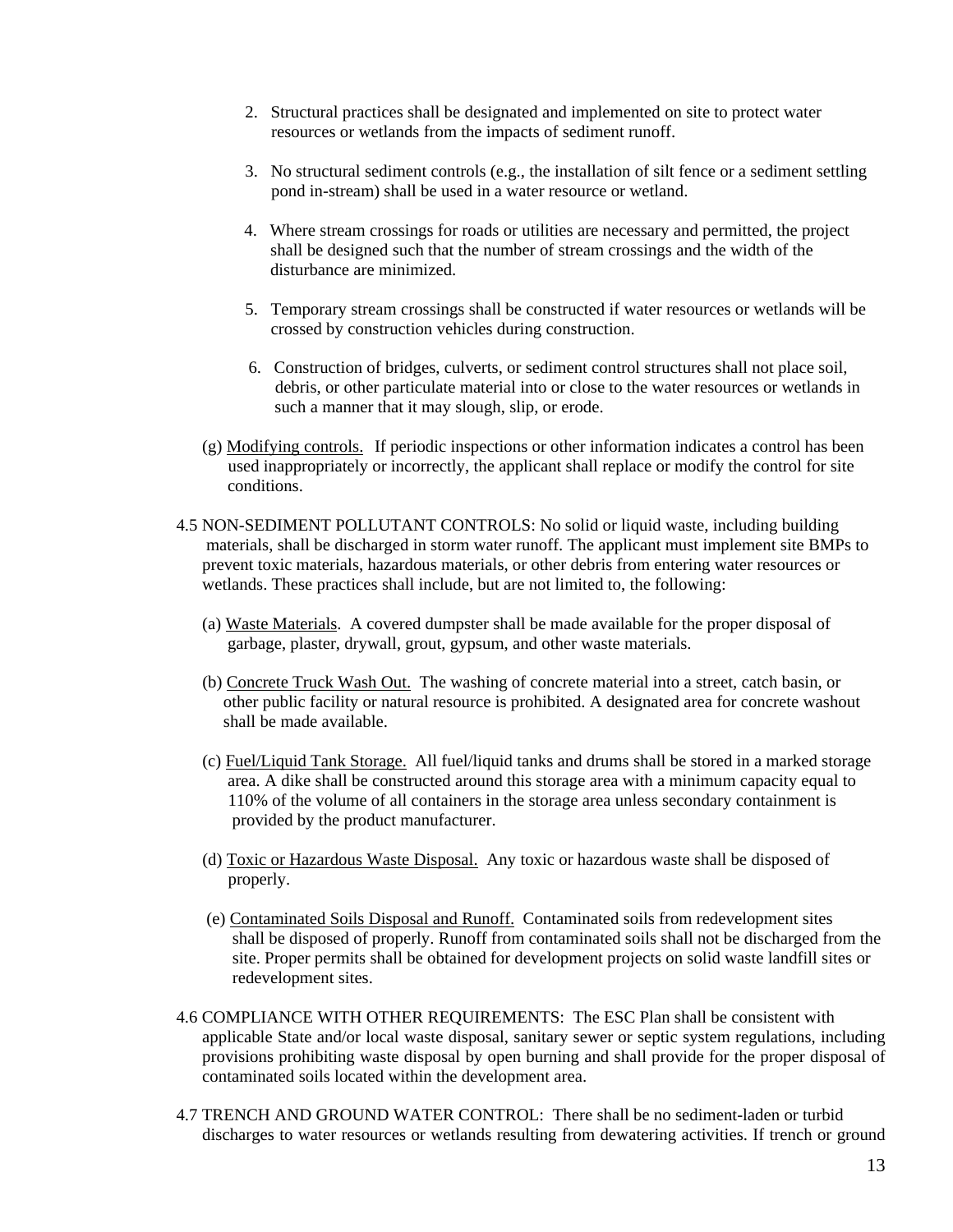water contains sediment, it must pass through a sediment-settling pond or other equally-effective sediment control device, prior to being discharged from the construction site. Alternatively, sediment may be removed by settling in place or by dewatering into a sump pit, filter bag or comparable practice. Ground water dewatering which does not contain sediment or other pollutants is not required to be treated prior to discharge. However, care must be taken when discharging ground water to ensure that it does not become pollutant-laden by traversing over disturbed soils or other pollutant sources.

 4.8 INTERNAL INSPECTIONS: All erosion and sediment controls on the site shall be inspected at least once every seven (7) calendar days and within 24 hours after any storm event greater than one-half (.5) inch of rain per 24-hour period. The applicant shall assign qualified inspection personnel to conduct these inspections to ensure that the control practices are functional and to evaluate whether the ESC is adequate, or whether additional control measures are required. Qualified inspection personnel are individuals with knowledge and experience in the installation and maintenance of sediment and erosion controls.

These inspections shall meet the following requirements:

- (a) Disturbed areas and areas used for storage of materials that are exposed to precipitation shall be inspected for evidence of, or the potential for, pollutants entering the drainage system.
- (b) Erosion and sediment control measures identified in the ESC Plan shall be observed to ensure that they are operating correctly. The applicant shall utilize an inspection form to be provided to the Administrator or its designee or an alternate form acceptable to the Administrator or its designee upon request.
- (c) Discharge locations shall be inspected to determine whether erosion and sediment control measures are effective in preventing significant impacts to the receiving water resource or wetlands.
- (d) Locations where vehicles enter or exit the site shall be inspected for evidence of off-site vehicle tracking.
- (e) The applicant shall maintain for three (3) years following final stabilization the results of these inspections, the names and qualifications of personnel making the inspections, the dates of inspections, major observations relating to the implementation of the ESC Plan, a certification as to whether the facility is in compliance with the ESC Plan, and information on any incidents of non-compliance determined by these inspections.
- 4.9 MAINTENANCE: The ESC Plan shall be designed to minimize maintenance requirements. All control practices shall be maintained and repaired as needed to ensure continued performance of their intended function until final stabilization. All sediment control practices must be maintained in a functional condition until all upslope areas they control reach final stabilization. The applicant shall provide a description of maintenance procedures needed to ensure the continued performance of control practices and shall ensure a responsible party to conduct this maintenance.

 When inspections reveal the need for repair, replacement, or installation of erosion and sediment control BMPs, the following procedures shall be followed:

 (a) When practices require repair or maintenance. If an internal inspection reveals that a control practice is in need of repair or maintenance, with the exception of a sediment-settling pond, it must be repaired or maintained within three (3) days of the inspection. Sediment settling ponds must be repaired or maintained within ten (10) days of the inspection.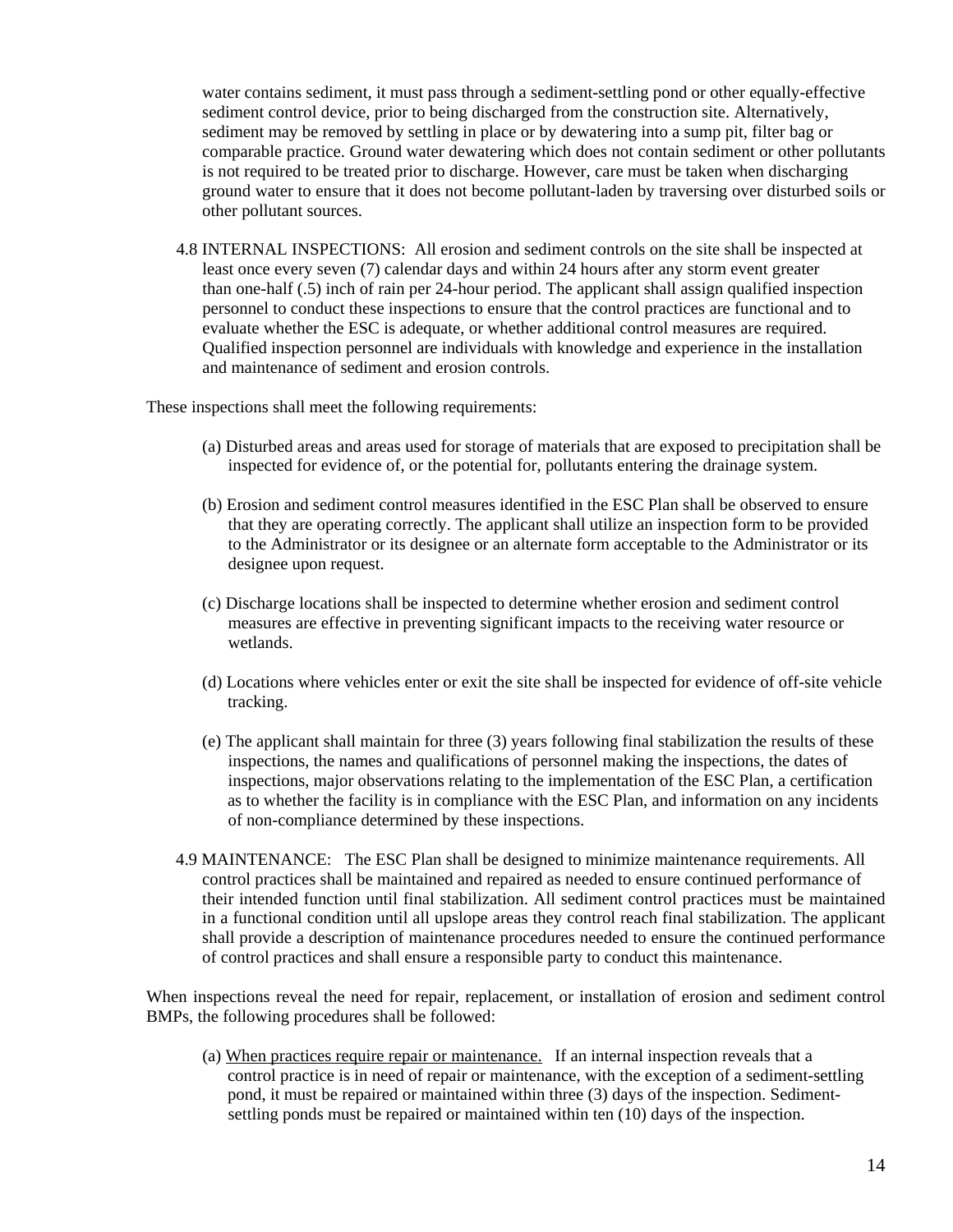- (b) When practices fail to provide their intended function. If an internal inspection reveals that a control practice fails to perform its intended function as detailed in the ESC Plan and that another, more appropriate control practice is required, the ESC Plan must be amended and the new control practice must be installed within ten (10) days of the inspection.
- (c) When practices depicted on the ESC Plan are not installed. If an internal inspection reveals that a control practice has not been implemented in accordance with the schedule, the control practice must be implemented within ten (10) days from the date of the inspection. If the internal inspection reveals that the planned control practice is not needed, the record must contain a statement of explanation as to why the control practice is not needed.
- 4.10 FINAL STABLIZATION: Final stabilization shall be determined by the Administrator or its designee.

#### 4.11 ABBREVIATED EROSION AND SEDIMENT CONTROL PLAN:

- (a) In order to control sediment pollution of water resources and wetlands, the applicant shall submit an Abbreviated ESC Plan in accordance with the requirements of this regulation.
- (b) The Abbreviated ESC Plan shall be certified by a professional engineer, a registered surveyor, certified professional erosion and sediment control specialist, or a registered landscape architect.
- (c) The Abbreviated ESC Plan shall include a minimum of the following BMPs. The Administrator or its designee may require other BMPs as site conditions warrant.

1. Construction Entrances: Construction entrances shall be built and shall serve as the only permitted points of ingress and egress to the development area. These entrances shall be built of a stabilized pad of aggregate stone or recycled concrete sized greater than 2" in diameter, placed over a geotextile fabric, and constructed in conformance with specifications in the current edition of the *Rainwater and Land Development Manual.* 

 2. Concrete Truck Wash Out: The washing of concrete material into a street, catch basin, or other public facility or natural resource is prohibited. A designated area for concrete washout shall be made available.

 3. Street Sweeping: Streets directly adjacent to construction entrances and receiving traffic, from the development area, shall be cleaned daily to remove sediment tracked off-site. If applicable, the catch basins on these streets nearest to the construction entrances shall be cleaned weekly.

4. Stabilization: The development area shall be stabilized as detailed in Table 4.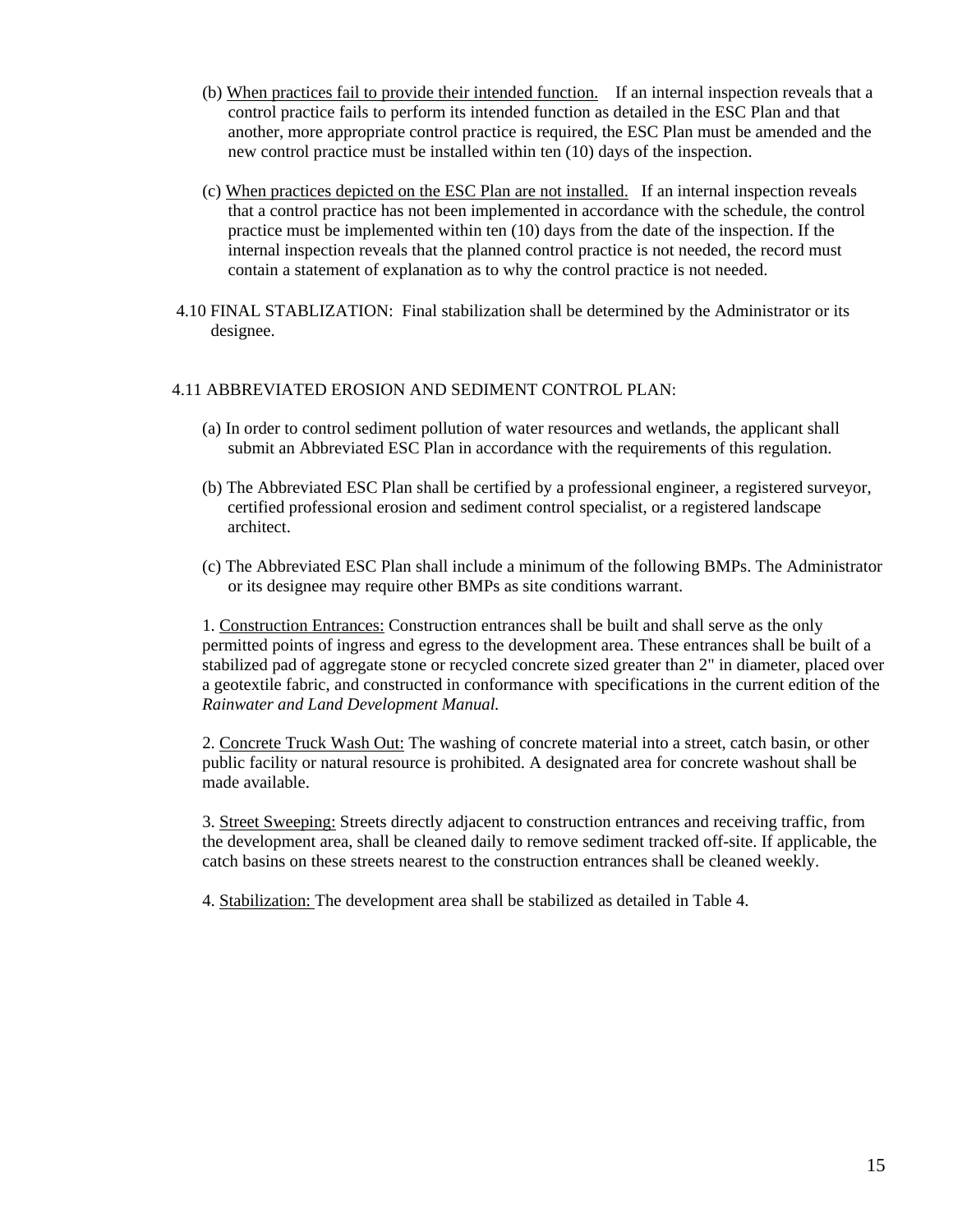## **Table 4: Stabilization**

| Area requiring stabilization                                                                                                                                                                                                                  | Time frame to apply erosion controls                            |  |
|-----------------------------------------------------------------------------------------------------------------------------------------------------------------------------------------------------------------------------------------------|-----------------------------------------------------------------|--|
| Any disturbed area within 50 feet of a stream or a                                                                                                                                                                                            | Within 2 days of the most recent disturbance if that            |  |
| riparian setback area and not at final grade.                                                                                                                                                                                                 | area will remain idle for more than 21 days                     |  |
| For all construction activities, any disturbed area,<br>including soil stockpiles, that will be dormant for<br>more than 21 days but less than one year.                                                                                      | Within 7 days of the most recent disturbance within<br>the area |  |
| Disturbed areas that will be idle over winter                                                                                                                                                                                                 | Prior to November 1.                                            |  |
| <b>Note:</b> Where vegetative stabilization techniques may cause structural instability or are otherwise<br>unobtainable, alternative stabilization techniques must be employed. These techniques may include<br>mulching or erosion matting. |                                                                 |  |

 5. Inlet Protection: Erosion and sediment control practices, such as boxed inlet protection, shall be installed to minimize sediment-laden water entering active storm drain systems. Straw or hay bales are not acceptable forms of inlet protection.

 6. Internal Inspection and Maintenance: All controls on the development area shall be inspected at least once every seven (7) calendar days and within 24 hours after any storm event greater than one-half (.5) inch of rain per 24-hour period. Maintenance shall occur as detailed below:

- A. When practices require repair or maintenance. If the internal inspection reveals that a control practice is in need of repair or maintenance, with the exception of a sediment settling pond, it must be repaired or maintained within three (3) days of the inspection. Sediment-settling ponds must be repaired or maintained within ten (10) days of the inspection.
- B. When practices fail to provide their intended function. If the internal inspection reveals that a control practice fails to perform its intended function and that another, more appropriate control practice is required, the Abbreviated ESC Plan must be amended and the new control practice must be installed within ten (10) days of the inspection.
- C. When practices depicted on the Abbreviated ESC Plan are not installed. If the internal inspection reveals that a control practice has not been implemented in accordance with the schedule, the control practice must be implemented within ten (10) days from the date of the inspection. If the inspection reveals that the planned control practice is not needed, the record must contain a statement of explanation as to why the control practice is not needed.
- 7. Final Stabilization: Final stabilization shall be determined by the Administrator or its designee.

## **5. Application Procedures for ESC Plan**

In the case of subdivisions, the ESC Plan for development projects shall be submitted to the Administrator or its designee following the approval of the preliminary plans and prior to the approval of improvement plans by the Mahoning County Planning Commission. In the case of other construction projects, the ESC Plan shall be submitted at least 30 working days prior to any soil-disturbing activity for general clearing projects.

The Administrator or its designee shall review the ESC Plan and approve, or return for revision with comments and recommendations for revision, within 21 working days after receipt of said plan. A plan rejected because of deficiencies shall receive a narrative report stating specific problems and the procedure for filing a revised plan. At the time of receipt of a revised plan, another 21 day review period shall commence.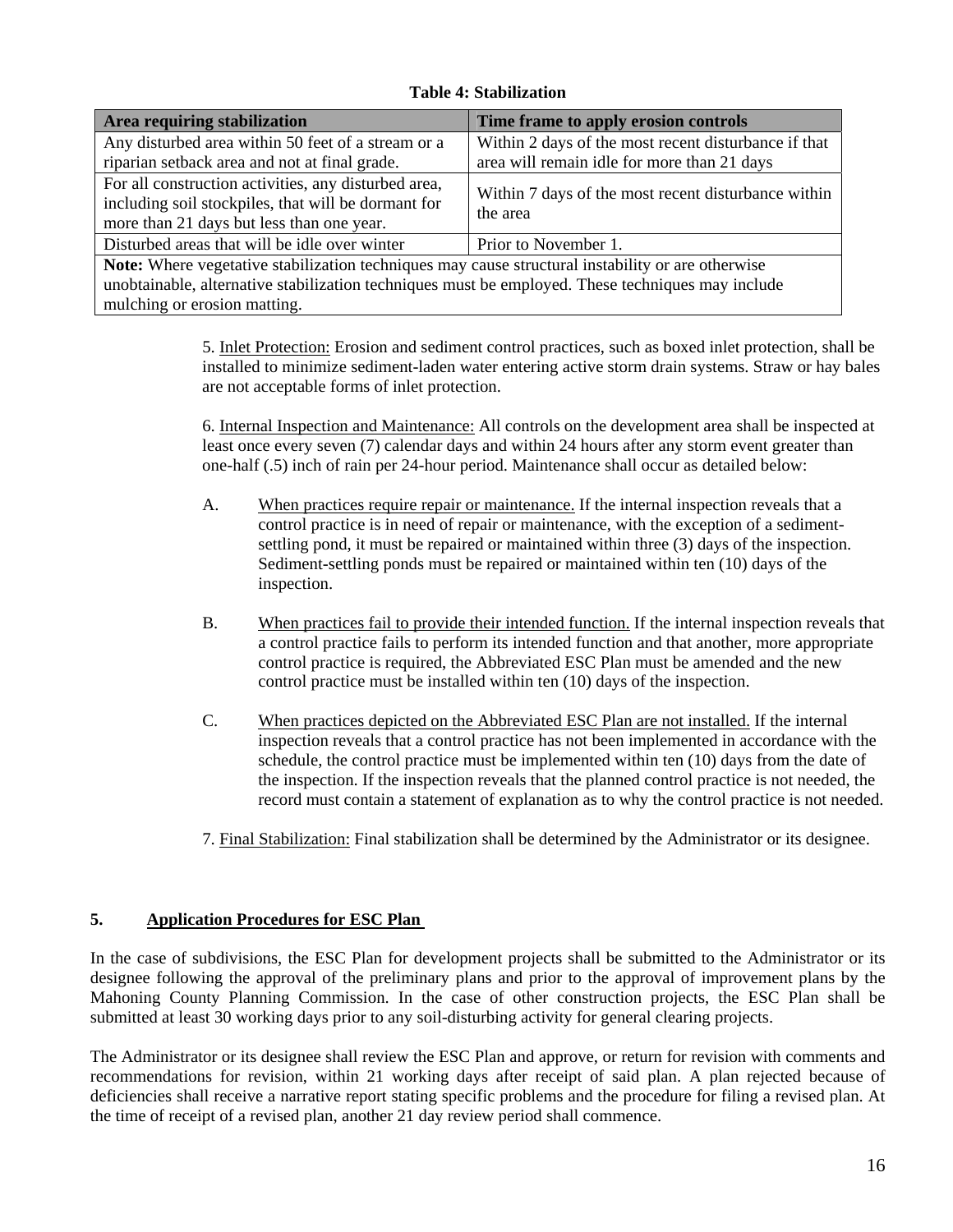An *Application for Approval under the Mahoning County Erosion and Sediment Control Rules* must be submitted with the ESC Plan.

Approved plans shall remain valid for two years from the date of approval. A copy of the approved plan and its review report shall be forwarded by the Administrator or its designee to the County Engineer and Mahoning County Soil & Water Conservation District.

A plan is considered complete when it contains two sets of the following:

- **5.1 Site construction plans** intended for contractor's bid.
- **5.2 Contact information** for the owner of the land, the developer and project engineer; project engineer's certification; project name; and, project vicinity map.

## **5.3 Permit Verification**

- (a) Jurisdictional Wetlands: In areas where jurisdictional wetlands, as defined by an on-site delineation verified by the United States Army Corps of Engineers will be affected, a copy of the wetland delineation report shall be submitted with the ESC Plan. If an Individual Permit is required, a copy of that Permit, showing project approval and any restrictions that apply to site activities, shall also be submitted. If an Individual Permit is not required for the proposed project, the site owner shall submit proof of compliance with the Nationwide Permit Program as detailed under Section 3.8. If an Ohio EPA Section 401 Water Quality Certification and/or an Ohio EPA Isolated Wetland Permit is required the site owner shall submit proof of compliance with the Ohio EPA Water Quality Certification and/or Isolated Wetland Permit program as detailed in Section 3.8.
- (b) An Ohio Environmental Protection Agency (OEPA) National Pollutant Discharge Elimination System (NPDES) permit with a copy of the Ohio EPA Director's Authorization Letter and Notice of Intent shall be submitted with the ESC Plan.
- **5.4 Project Description:** A brief description of the project and types of soil-disturbing activities. Note specifically items not self-evident from the plan drawings. The project description shall list total project acreage, north arrow and adjacent property boundaries.
	- (1) Site description: The ESC Plan shall provide:
	- A. A description of the nature and type of the construction activity (e.g. residential, shopping mall, highway, etc.).
	- B. Total area of the site and the area of the site that is expected to be disturbed (i.e., grubbing, clearing, excavation, filling or grading, including off-site borrow areas).
	- C. Existing data describing the soil and, if available, the quality of any known pollutant discharge from the site such as that which may result from previous contamination caused by prior land uses.
	- D. A description of prior land uses at the site.
	- E. An implementation schedule which describes the sequence of major soil-disturbing operations (i.e., grubbing, excavating, grading, utilities and infrastructure installation) and the implementation of erosion and sediment controls to be employed during each operation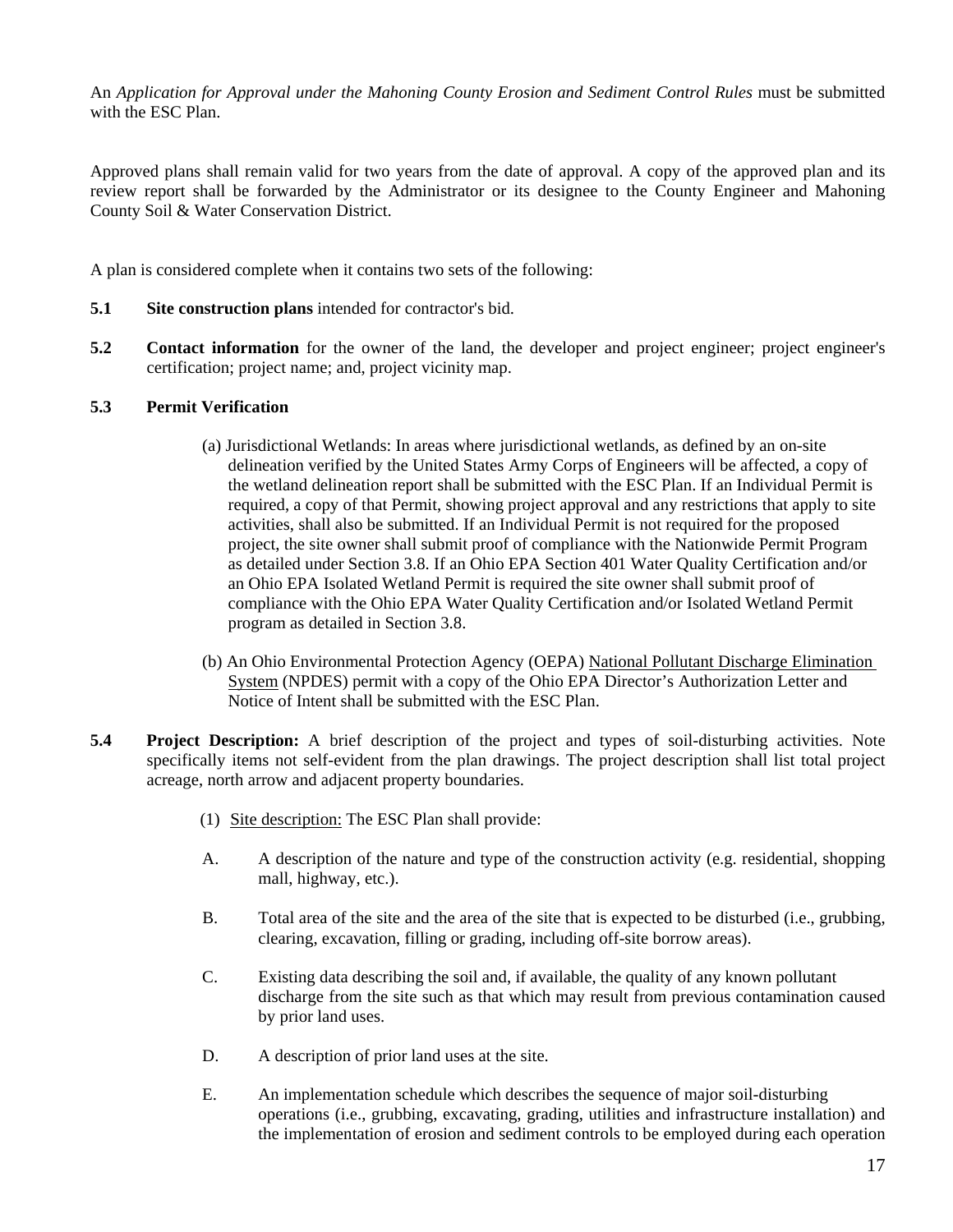of the sequence.

- F. The location and name of the immediate receiving stream or surface water(s) and the first subsequent receiving water(s).
- G. The aerial (plan view) extent and description of wetlands or other special aquatic sites at or near the site which will be disturbed or which will receive discharges from disturbed areas of the project.
- H. For subdivided developments where the ESC Plan does not call for a centralized sediment control capable of controlling multiple individual lots, a detail drawing of a typical individual lot showing standard individual lot erosion and sediment control practices.
- I. Site map showing:
	- i. Limits of soil-disturbing activity of the site, including off site spoil and borrow areas.
	- ii. Soils types should be depicted for all areas of the site, including locations of unstable or highly erodible soils.
	- iii. Existing and proposed one-foot (1') contours. This must include a delineation of drainage watersheds expected during and after major grading activities as well as the size of each drainage watershed in acres.
	- iv. Surface water locations including springs, wetlands, streams, lakes, water wells, etc., on or within 200 feet of the site, including the boundaries of wetlands or stream channels and first subsequent named receiving water(s) the applicant intends to fill or relocate for which the applicant is seeking approval from the Army Corps of Engineers and/or Ohio EPA.
	- v. Existing and planned locations of buildings, roads, parking facilities, and utilities.
	- vi. The location of all erosion and sediment control practices, including the location of areas likely to require temporary stabilization during the course of site development.
	- vii. Sediment ponds, including their sediment settling volume and contributing drainage area.
	- viii. Areas designated for the storage or disposal of solid, sanitary and toxic wastes, including dumpster areas, areas designated for concrete truck washout, and vehicle fueling.
	- ix. The location of designated stoned construction entrances where the vehicles will ingress and egress the construction site.
	- x. The location of any in-stream activities including stream crossings.
- (2) A soils engineering report. The Administrator or its designee may require the ESC Plan to include a Soils Engineering Report based upon the determination that the conditions of the soils are unknown or unclear to the extent that additional information is required to protect against erosion or other hazards. This report shall be based on adequate and necessary test borings, and shall contain all the information listed below. Recommendations included in the report and approved by the Administrator or its designee shall be incorporated in the grading plans and/or other specifications for site development.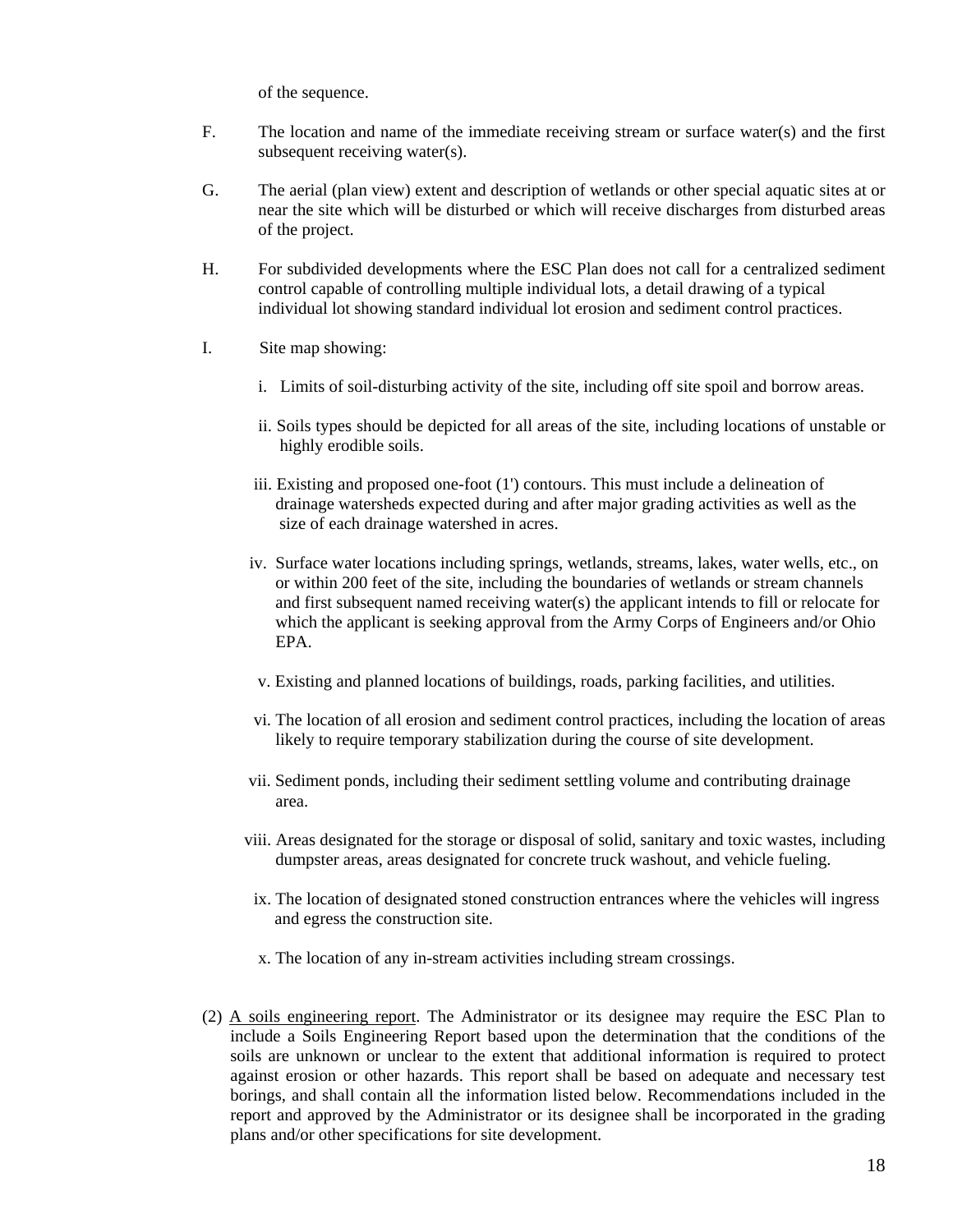- A. Data regarding the nature, distribution, strength, and erodibility of existing soils.
- B. If applicable, data regarding the nature, distribution, strength, and erodibility of the soil to be placed on the site.
- C. Conclusions and recommendations for grading procedures.
- D. Conclusions and recommended designs for interim soil stabilization devices and measures, and for permanent soil stabilization after construction are completed.
- E. Design criteria for corrective measures when necessary.
- F. Opinions and recommendations covering the stability of the site.
- **5.5 Existing site conditions** shown with maximum scale of 1"=200' and 2' contour intervals; locations and names of soil type boundaries, vegetation, ditches, springs, streams, lakes, wetlands, woods, agricultural fields; location of downstream lakes and wetlands within 1000' of project; and, existing drainage patterns including direction of flow and watershed acreage.
- **5.6 Grading plan** showing types of soils and boundaries; limits of disturbance; areas of excavation and fill; final contours; and, proposed drainage pattern including storm sewer inlets and permanent storm water basins. Basin detail shall be drawn to scale and show volumes and size of contributing drainage area.
- **5.7 Erosion and Sediment Control plan** showing location, type and construction detail for perimeter controls; sediment settling devices; limits of disturbance; buffers for streams, wetlands, ponds and drainages; seeding mixtures and rates; and, type and quantity of mulching; application of water or fertilizer. ESC plans shall also provide a detailed construction sequence. Updates and/or corrections to schedules and/or sequencing shall be clearly marked or listed on approved plans, which shall be located at the site.
- **5.8 Storm Water Control Methods** adequate to prevent pollution of public waters by soil sediment from accelerated storm water runoff from development areas.
- **5.9 Contractor's Construction Sequence** that estimates the time frame required for the following:
	- (a) Pre-Construction meeting.
	- (b) Initial clearing and grubbing to gain access and installation of perimeter controls within seven (7) days of clearing and grubbing.
	- (c) Clearing and grubbing followed by excavation of sediment traps and basins and temporary soil stabilization for these sediment settling devices within seven (7) days of excavation.
	- (d) Project engineer's initial inspection of erosion and sediment controls for "as-built" certification.
	- (e) Maintenance inspection schedule and party responsible for inspection and repair of erosion and sediment control devices.
	- (f) Pre-Winter Stabilization meeting if project is to be through the winter.
	- (g) Final grading and permanent soil stabilization within 7 days of finishing final grade.
	- (h) Removal of temporary sediment control devices.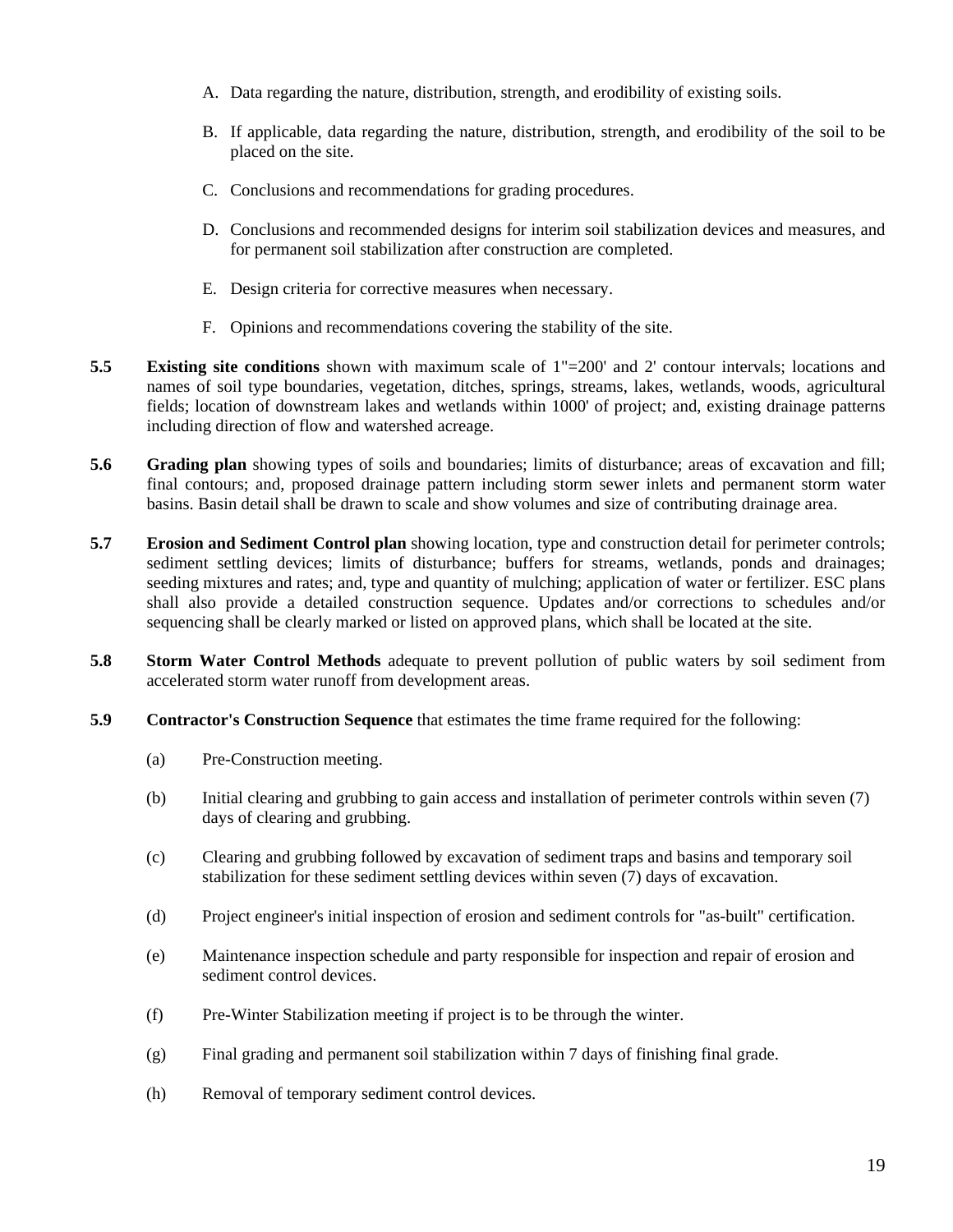**5.10 Review and Inspection Fee** when required, shall be submitted with the Erosion and Sediment Control Plan. ESC Plans shall not be reviewed until the fee has been paid. The fee is based on project size and paid by the owner or developer directly to the Administrator or its designee.

## **6. Monitoring for Compliance**

Following the initial inspection of erosion and sediment control devices by the project engineer, regular inspections will be performed by the Administrator or its designee for compliance with these Rules. If it appears that a violation of any of these Rules has occurred, the owner and developer will be notified of deficiencies or noncompliance in writing by certified mail, return receipt requested; by ordinary U.S. mail at the last known address of the of the owner and/or developer; or by posting a Notice of Violation at the site of the alleged violation; or a combination of the foregoing. If within 14 days after receipt of the letter, the owner or developer has not rectified the deficiency or received approval of plans for its correction, the deficiency or noncompliance shall be reported to the Board of Mahoning County Commissioners for consideration of a "finding of violation."

If the Board of Mahoning County Commissioners determines that a violation exists and requests the Prosecuting Attorney of Mahoning County in writing, the Prosecuting Attorney shall seek an injunction or other appropriate relief to abate excessive erosion or sedimentation and secure compliance with these Rules. In granting relief, a court may order the construction of sediment control improvements or implementation of other control measures.

The Administrator or its designee shall have the authority to make immediate on-site adjustments to the ESC Plan in order to achieve compliance with these Rules.

A final inspection will be made to determine if the criteria of these Rules have been satisfied and a report will be presented to the Board of Mahoning County Commissioners on the site's compliance status.

The Administrator or its designee will monitor soil-disturbing activities for non-farm residential, commercial, industrial, or other non-farm purposes on land of less than one contiguous acre to ensure compliance required by these Rules.

The Administrator or its designee shall notify the U.S. Army Corps of Engineers when there is a violation on a development project covered by an Individual or Nationwide Permit. The Administrator or its designee shall notify the Ohio Environmental Protection Agency when there is a violation on a development project covered by a Section 401 Water Quality Certification and/or Isolated Wetland Permit.

The Administrator or its designee shall not review or approve erosion and sediment control plans, of any type, for applicants that have an existing development project or site(s) that is not in compliance with its approved erosion and sediment control plan, or a project site(s) that is otherwise not in compliance with the Mahoning County Erosion and Sediment Control Rules.

The Administrator or its designee shall not review or approve erosion and sediment control plans for sublots or other areas within existing development projects that are not in compliance with its approved erosion and sediment control plan or otherwise not in compliance with the Mahoning County Erosion and Sediment Control Rules. Such development projects include but not limited to, subdivisions or other common plans of development

The County of Mahoning reserves the right to withhold relevant inspections and/or other approvals from its departments and/or agencies for development projects or activities in support of development projects that are not in compliance with these Rules.